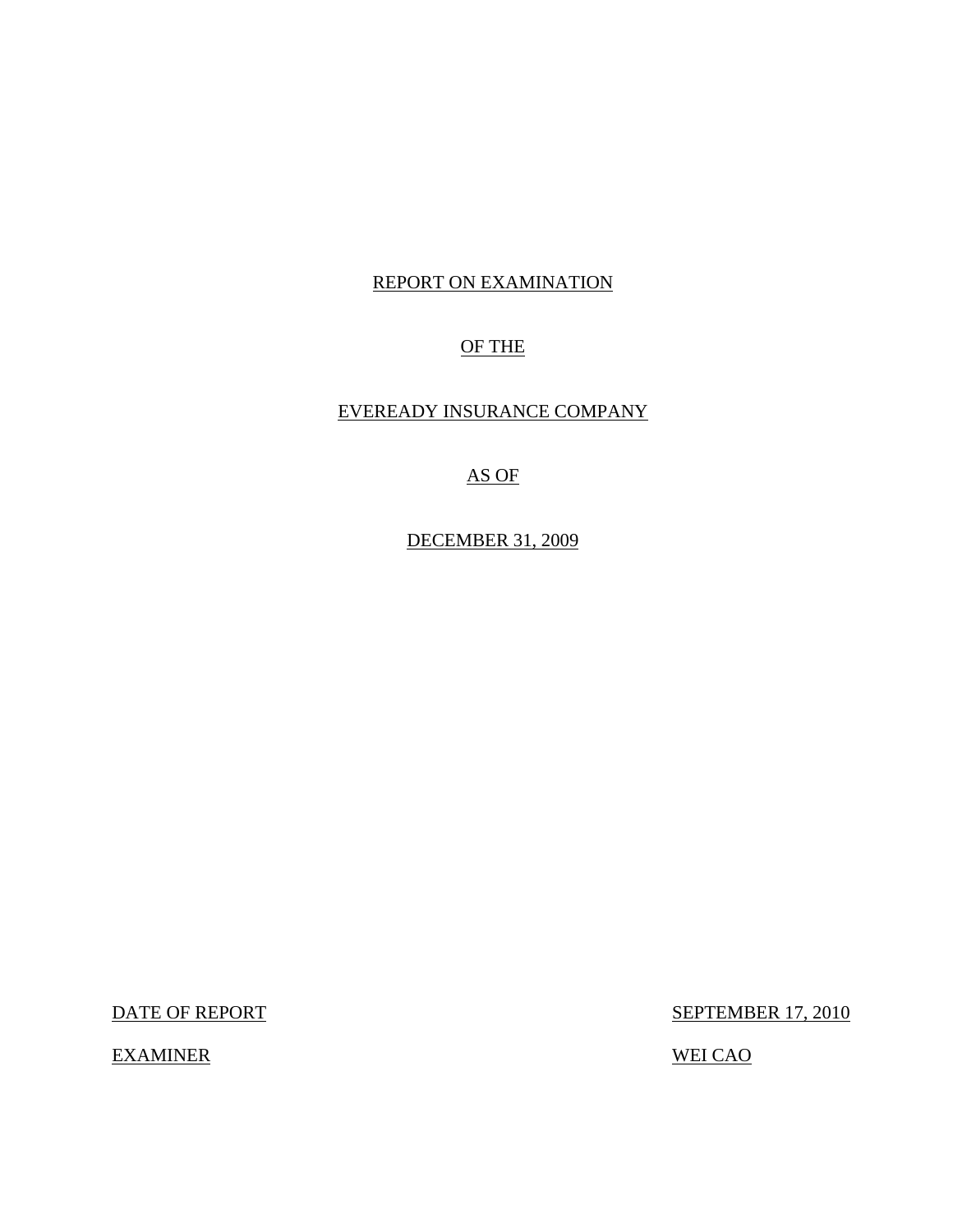## TABLE OF CONTENTS

# ITEM NO. PAGE NO. [1. Scope of examination 2](#page-3-0) [2. Description of Company 3](#page-4-0) [A. Management 3](#page-4-0) [B. Territory and plan of operation 4](#page-5-0) [C. Reinsurance 5](#page-6-0) [D. Holding company system 7](#page-8-0) E. Significant operating ratios 9 [F. Accounts and records 10](#page-11-0) 3. Financial statements 13 A. Balance sheet 13 B. Statement of income 15 C. Capital and surplus account 16 4 Preferred stock 16 5. Federal income tax recoverable 17 6. Net deferred tax asset 18 7. Electronic data processing 18 [8. New York State Financial Security Assessment recoverable 19](#page-20-0) [9. Pooling income receivable 19](#page-20-0) [10. Losses and loss adjustment expenses 19](#page-20-0) [11. Other expenses 20](#page-21-0) [12 Current federal and foreign income taxes 20](#page-21-0)

[14. Summary of comments and recommendations 24](#page-25-0)

13. Compliance with prior report on examination 21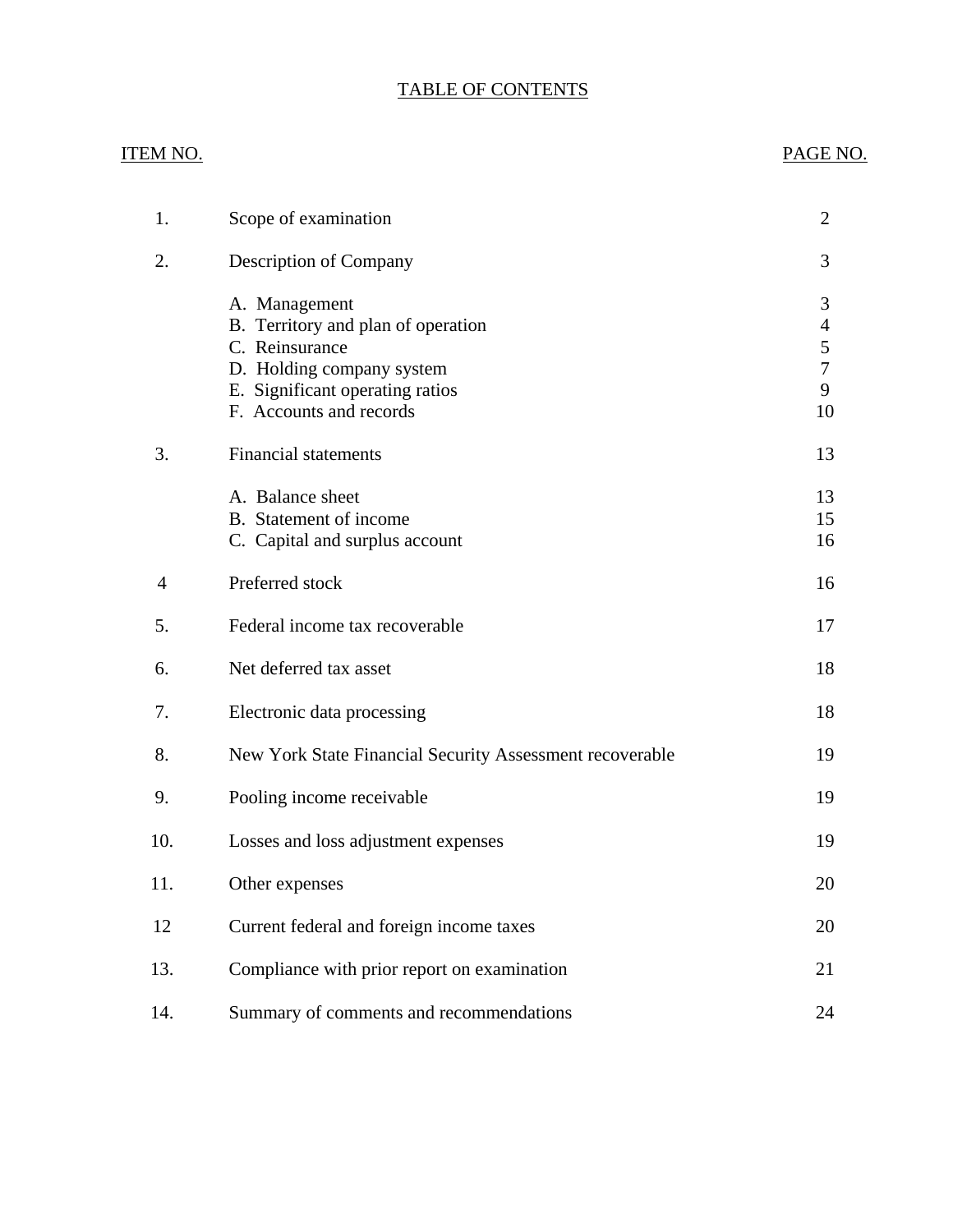

STATE OF NEW YORK INSURANCE DEPARTMENT 25 BEAVER STREET NEW YORK, NEW YORK 10004

September 17, 2010

Honorable James J. Wrynn Superintendent of Insurance Albany, New York 12257

Sir:

Pursuant to the requirements of the New York Insurance Law, and in compliance with the instructions contained in Appointment Number 30445 dated December 10, 2009, attached hereto, I have made an examination into the condition and affairs of Eveready Insurance Company as of December 31, 2009, and submit the following report thereon.

Wherever the designations "the Company" or "Eveready" appear herein without qualification, they should be understood to indicate Eveready Insurance Company.

Wherever the term "Department" appears herein without qualification, it should be understood to mean the New York Insurance Department.

The examination was conducted at the Company's home office located at 59 Maiden Lane New York NY 10038.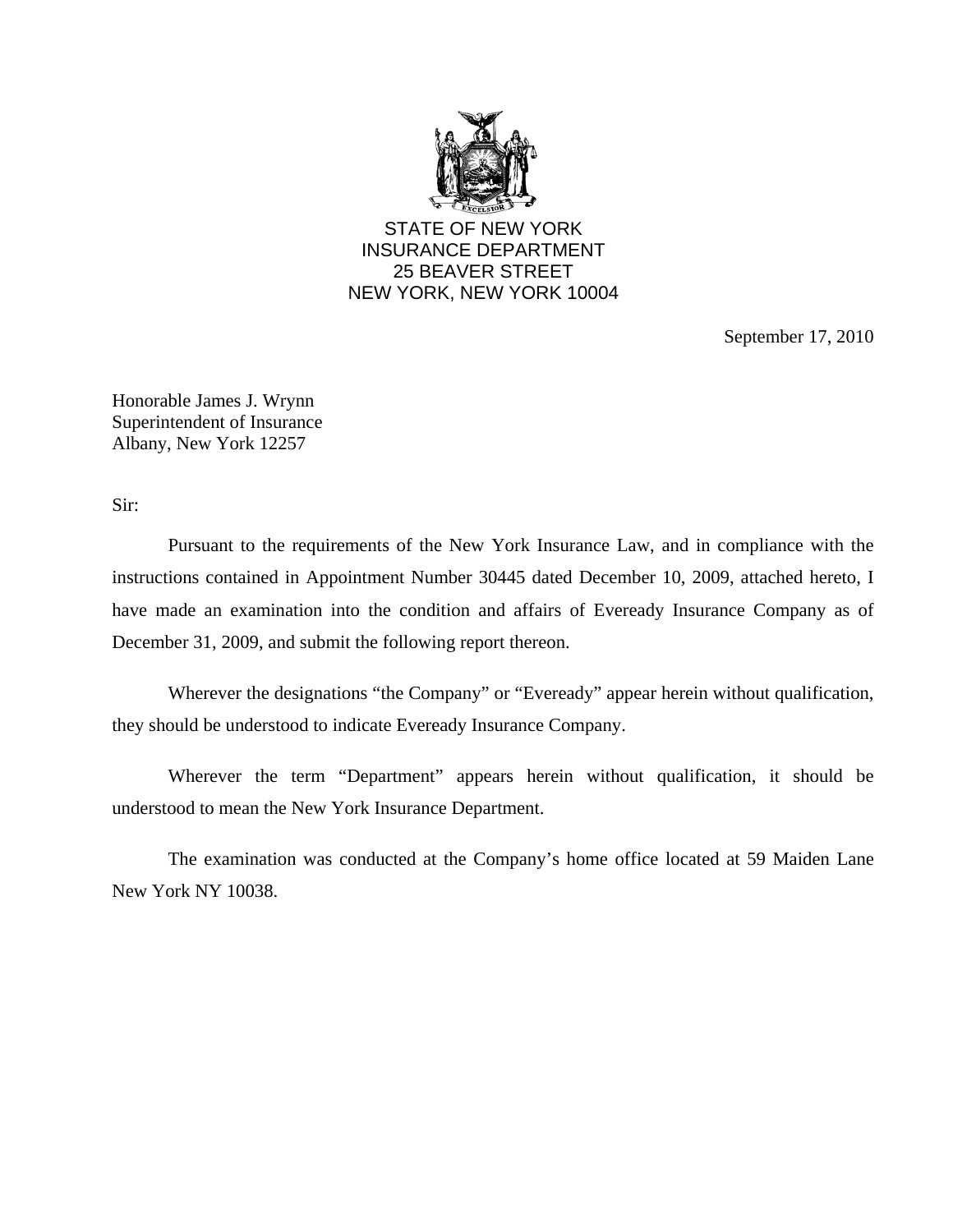#### 1. SCOPE OF EXAMINATION

<span id="page-3-0"></span>The Department has performed a risk-focused examination of Eveready Insurance Company. The previous examination was conducted as of December 31, 2004. This examination covered the five year period from January 1, 2005 through December 31, 2009. Transactions occurring subsequent to this period were reviewed where deemed appropriate by the examiner.

This examination was conducted in accordance with the National Association of Insurance Commissioners ("NAIC") Financial Condition Examiners Handbook ("Handbook"), which requires that we plan and perform the examination to evaluate the financial condition and identify prospective risks of the Company by obtaining information about the Company including corporate governance, identifying and assessing inherent risks within the Company and evaluating system controls and procedures used to mitigate those risks. This examination also includes assessing the principles used and significant estimates made by management, as well as evaluating the overall financial statement presentation, management's compliance with Statutory Accounting Principles and annual statement instructions when applicable to domestic state regulations.

All financially significant accounts and activities of the Company were considered in accordance with the risk-focused examination process. The examiners also relied upon audit work performed by the Company's independent public accountants when appropriate.

This examination report includes a summary of significant findings for the following items as called for in the Financial Condition Examiners Handbook of the NAIC:

> Company history Corporate records Territory and plan of operation Reinsurance Holding Company system Accounts and records Financial statements Loss and loss Adjustment expenses Asset and liability Summary of recommendations

A review was also made to ascertain what action was taken by the Company with regard to comments and recommendations contained in the prior report on examination.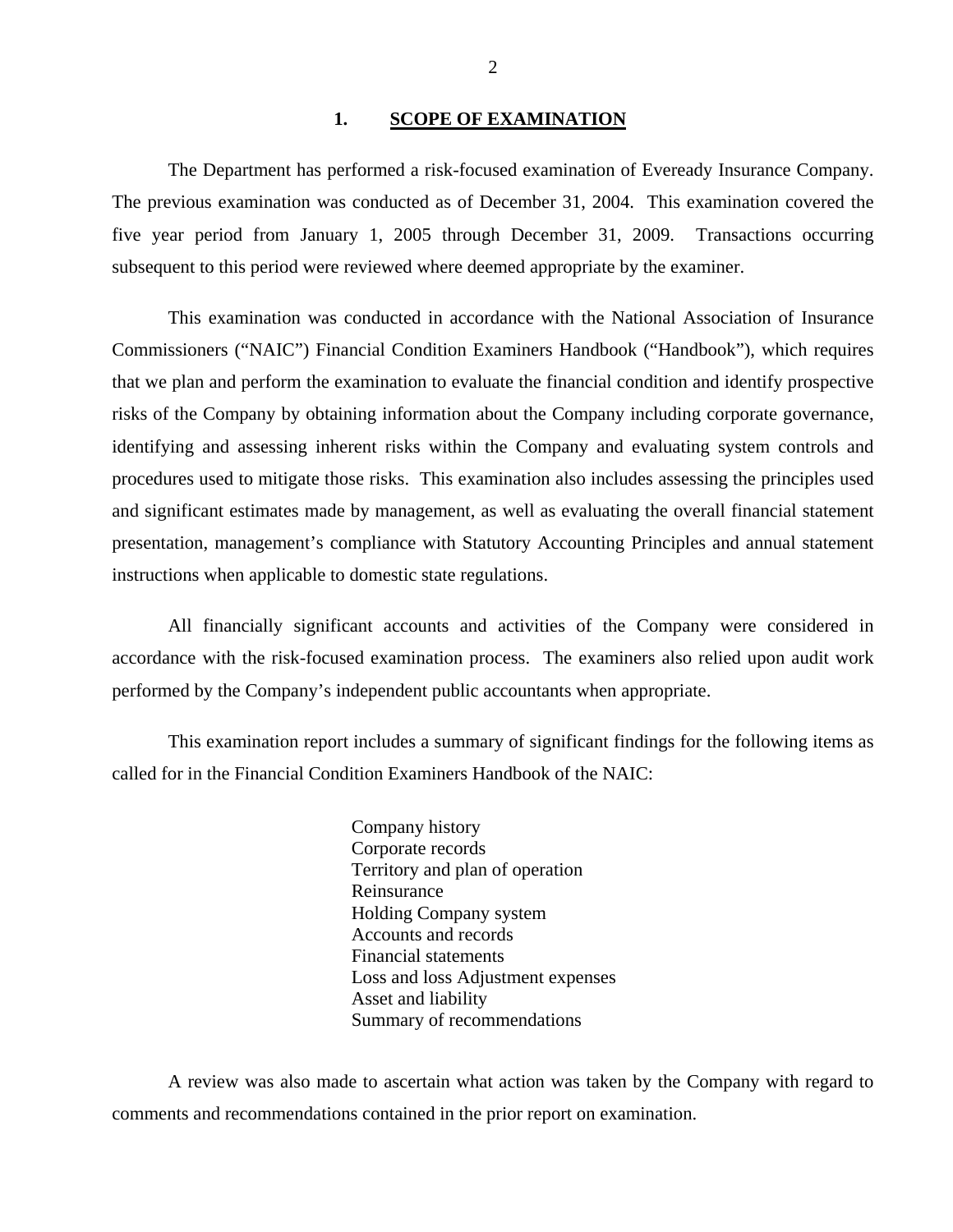<span id="page-4-0"></span>This report on examination is confined to financial statements and comments on those matters that involve departures from laws, regulations or rules, or that are deemed to require explanation or description.

#### **2. DESCRIPTION OF COMPANY**

Eveready Insurance Company was incorporated under the laws of the State of New York on August 8, 1963 and commenced business on May 1, 1965.

Capital paid in is \$350,000 consisting of 700,000 shares of \$.50 par value per share common stock. Gross paid in and contributed surplus is \$490,000 and had not changed during the examination period.

A. Management

Pursuant to the Company's charter and by-laws, management of the Company is vested in a board of directors consisting of not less than thirteen. The board meets five times during each calendar year during the examination period. At December 31, 2009, the board of directors was comprised of the following thirteen members:

Name and Residence

Abraham Baum Bosque De Las Lomas, Mexico

David Burns New York, NY

Gudeilo Friedstadt Corona Del Mar, CA

Herbert Futoran New York, NY

Jeffrey Futoran Bayside, NY

Ivan Gefen Boca Raton, FL

Edward Charles Harrison New York, NY

Principal Business Affiliation

Retired

Vice President, Nova Offset Corporation

Retired

Vice President, Director and Officer, Eveready Insurance Company

Secretary and Treasurer, Eveready Insurance Company

Vice President, V Finance Inc.

Chief Information Officer, Eveready Insurance Company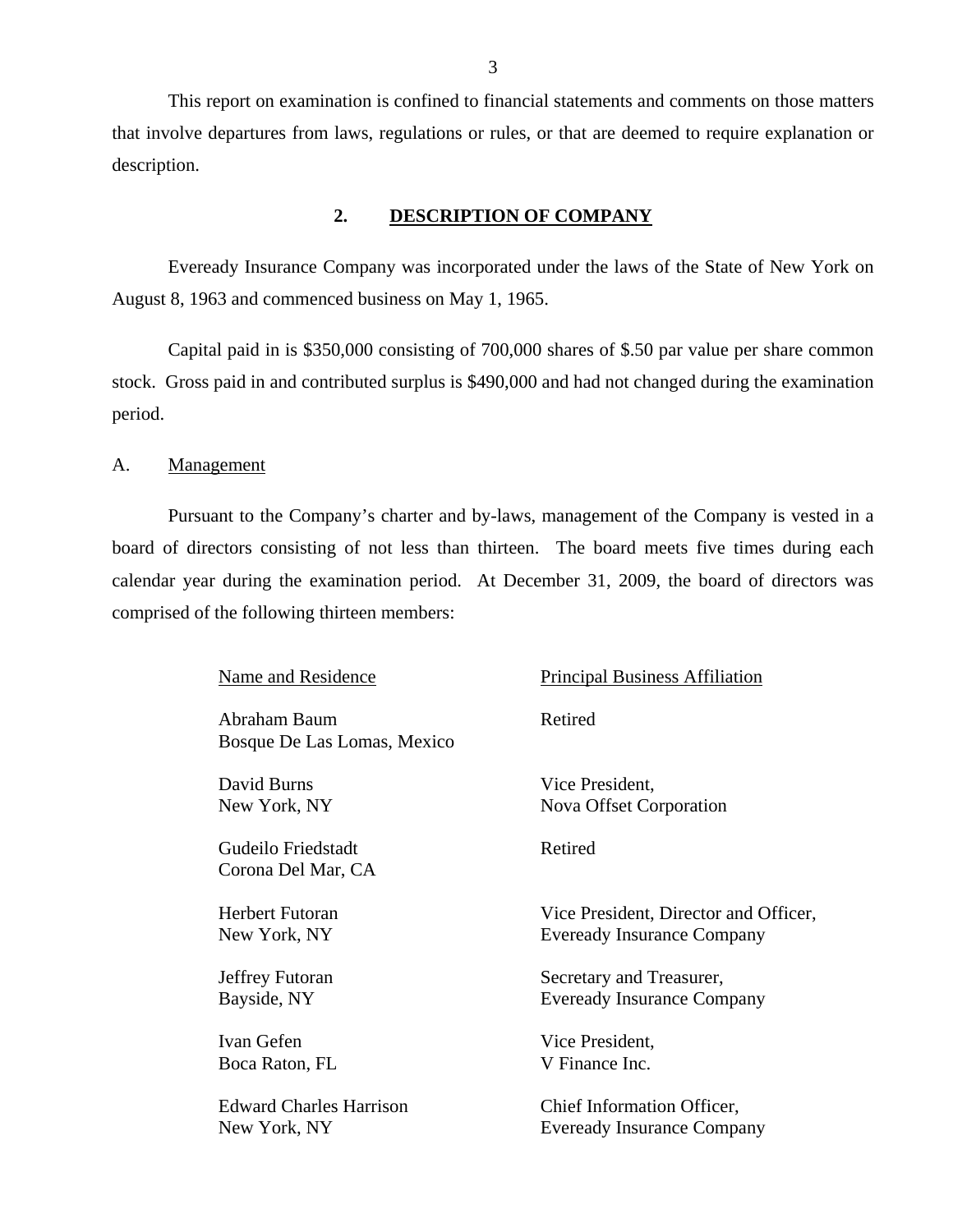<span id="page-5-0"></span>

| Name and Residence | <b>Principal Business Affiliation</b> |
|--------------------|---------------------------------------|
| Eileen Mueller     | <b>Accounting Manager,</b>            |
| Hackensack, NJ     | <b>Eveready Insurance Company</b>     |
| Malcolm Robinson   | Vice President,                       |
| Hampton Bays, NY   | Profile Agency Inc.                   |
| Alan Wollerstein   | Vice President,                       |
| Westbury, NY       | <b>Eveready Insurance Company</b>     |
| Andrew Wollerstein | Customer Service Manager,             |
| Brooklyn, NY       | <b>Eveready Insurance Company</b>     |
| Marc Wollerstein   | President,                            |
| New York, NY       | <b>Eveready Insurance Company</b>     |
| Neil Wollerstein   | Attorney,                             |
| New York, NY       | <b>Eveready Insurance Company</b>     |

A review of the minutes of the board of directors' meetings held during the examination period indicated that the meetings were generally well attended and each board member had an acceptable record of attendance.

As of December 31, 2009, the principal officers of the Company were as follows:

Name Title

Marc Wollerstein President Alan Wollerstein Vice President

Jeffrey Futoran Secretary and Treasurer

## B. Territory and Plan of Operation

As of December 31, 2009, the Company was licensed to write business in New York only.

As of the examination date, the Company was authorized to transact the kinds of insurance as defined in the following numbered paragraphs of Section 1113(a) of the New York Insurance Law: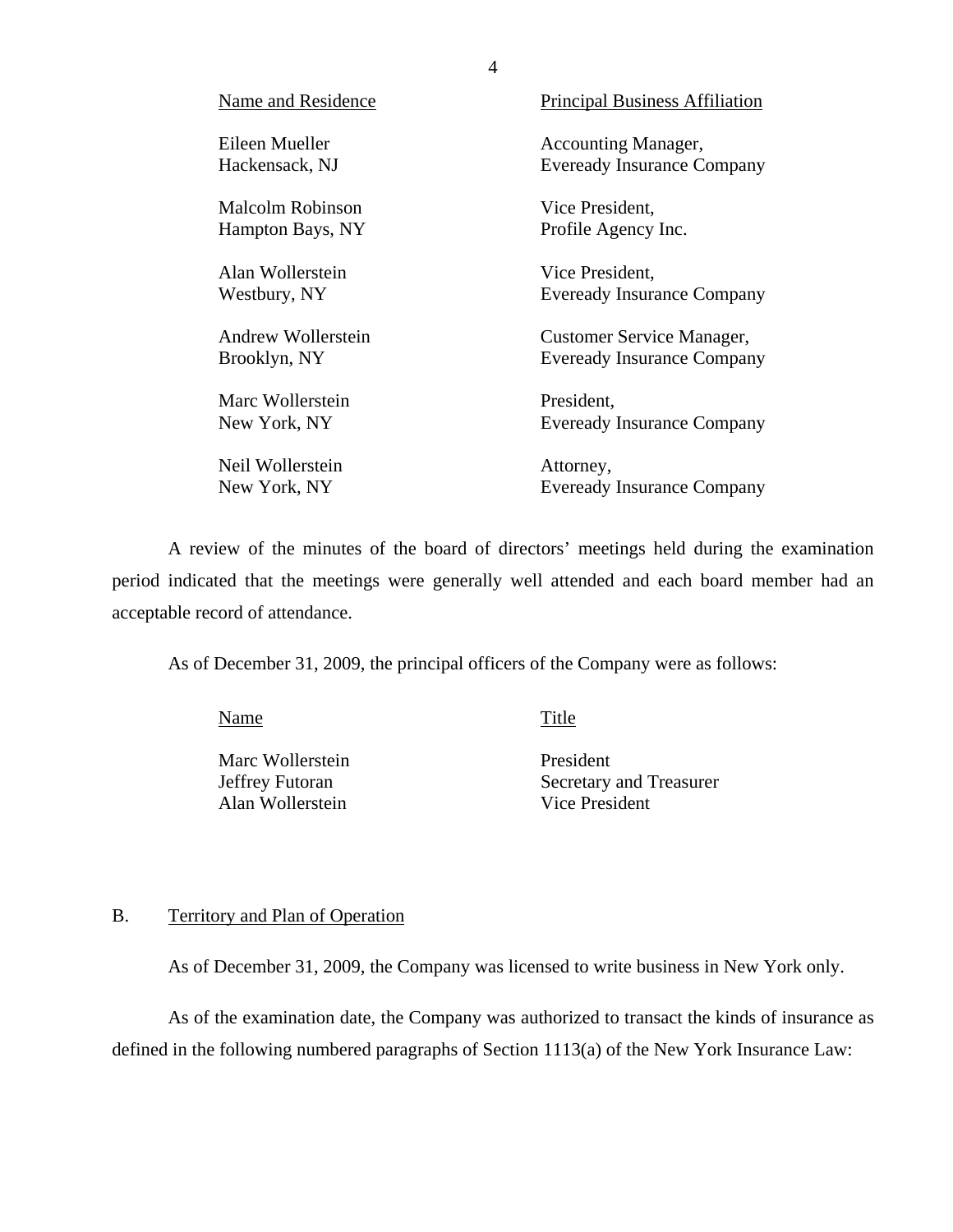| <u>Paragraph</u> | Line of Business                           |
|------------------|--------------------------------------------|
| 13               | Personal injury liability                  |
| 14               | Property damage liability                  |
| 19               | Motor vehicle and aircraft physical damage |
|                  |                                            |

<span id="page-6-0"></span>Based on the lines of business for which the Company is licensed, and the Company's current capital structure, and pursuant to the requirements of Articles 13 and 41 of the New York Insurance Law, the Company is required to maintain a minimum surplus to policyholders in the amount of \$350,000.

The Company is a property and casualty insurer writing primarily private passenger automobile liability and physical damage coverage with a small amount of commercial automobile business in the downstate area of New York. Auto physical damage and private passenger auto liability made up 48.9% and 46.7%, respectively, of gross premiums written in 2009. All policies are written in downstate New York and are sold exclusively through brokers. The Company also utilizes two of its affiliates, Profile Agency Inc. and The Wallace Brokerage Corporation to generate business. Profile Agency Inc. produced the majority of the Company's premium writings.

The following schedule shows the Company's direct premiums written in the State of New York for the examination years:

| Calendar Year | <b>Direct Premiums Written</b> |
|---------------|--------------------------------|
| 2005          | \$18,563,434                   |
| 2006          | \$15,882,626                   |
| 2007          | \$13,646,287                   |
| 2008          | \$12,804,947                   |
| 2009          | \$14,007,741                   |

#### C. Reinsurance

The Company did not assume any business during the examination.

The Company has no reinsurance protection in place for its automobile physical damage business. This coverage was terminated by Eveready in 2007.

5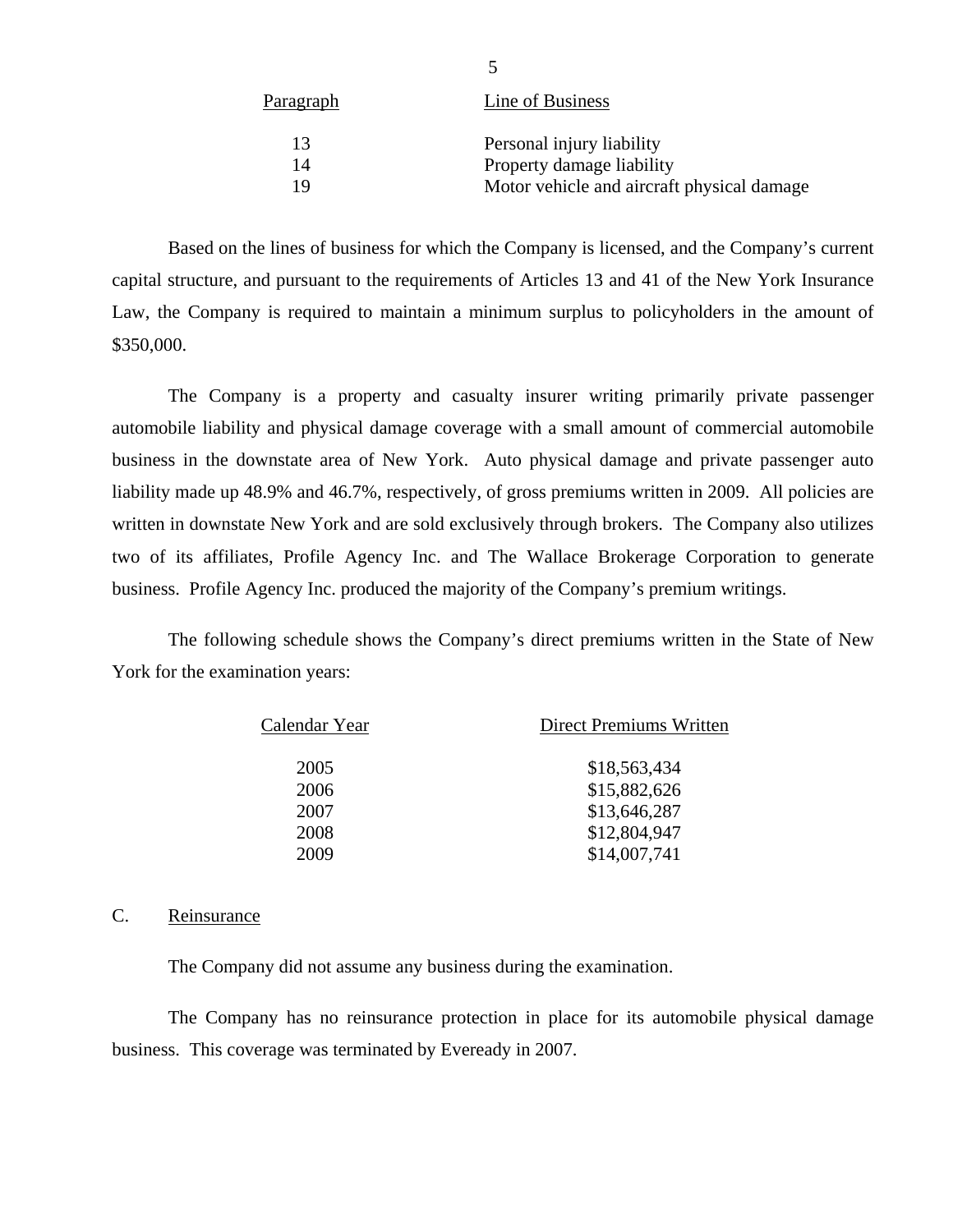The Company has structured its ceded reinsurance program to limit its maximum liability exposure on any one occurrence, for its automobile liability business, to \$100,000. The Company's reinsurance program for 2009 is structured as follows:

Type of Coverage Cession

Automobile Liability Business  $$900,000$  excess of \$100,000

Excess of Loss Reinsurance Automobile Bodily Injury Liability

Automobile Property Damage Liability \$900,000 excess of \$100,000

Uninsured or Underinsured Motorists Coverage \$200,000 excess of \$100,000

Automobile Personal Injury Protection \$900,000 excess of \$100,000

The ceded reinsurance agreement in effect as of December 31, 2009 was reviewed and found to contain the required clauses, including an insolvency clause meeting the requirements of Section 1308 of the New York Insurance Law.

Examination review of the Schedule F data reported by the Company in its filed annual statement was found to accurately reflect its reinsurance transactions with the exception of Schedule F-part 8. The Company failed to restate the related information from the balance sheet, in Schedule F-part 8, as required by the annual statement instructions. The 2009 Annual Statement Instructions state the following with respect to column 2 of Schedule F-part 8:

Enter adjustments to eliminate the effect of ceded reinsurance on balance sheet assets and liabilities except reinsurance ceded to statutorily mandated pools, associations, and similar underwriting facilities. The result will be to report the net balance sheet impact of reinsurance in a single asset, "net amount recoverable from reinsurers."

It is recommended that the Company complete Schedule F-part 8 in accordance with the annual statement instructions.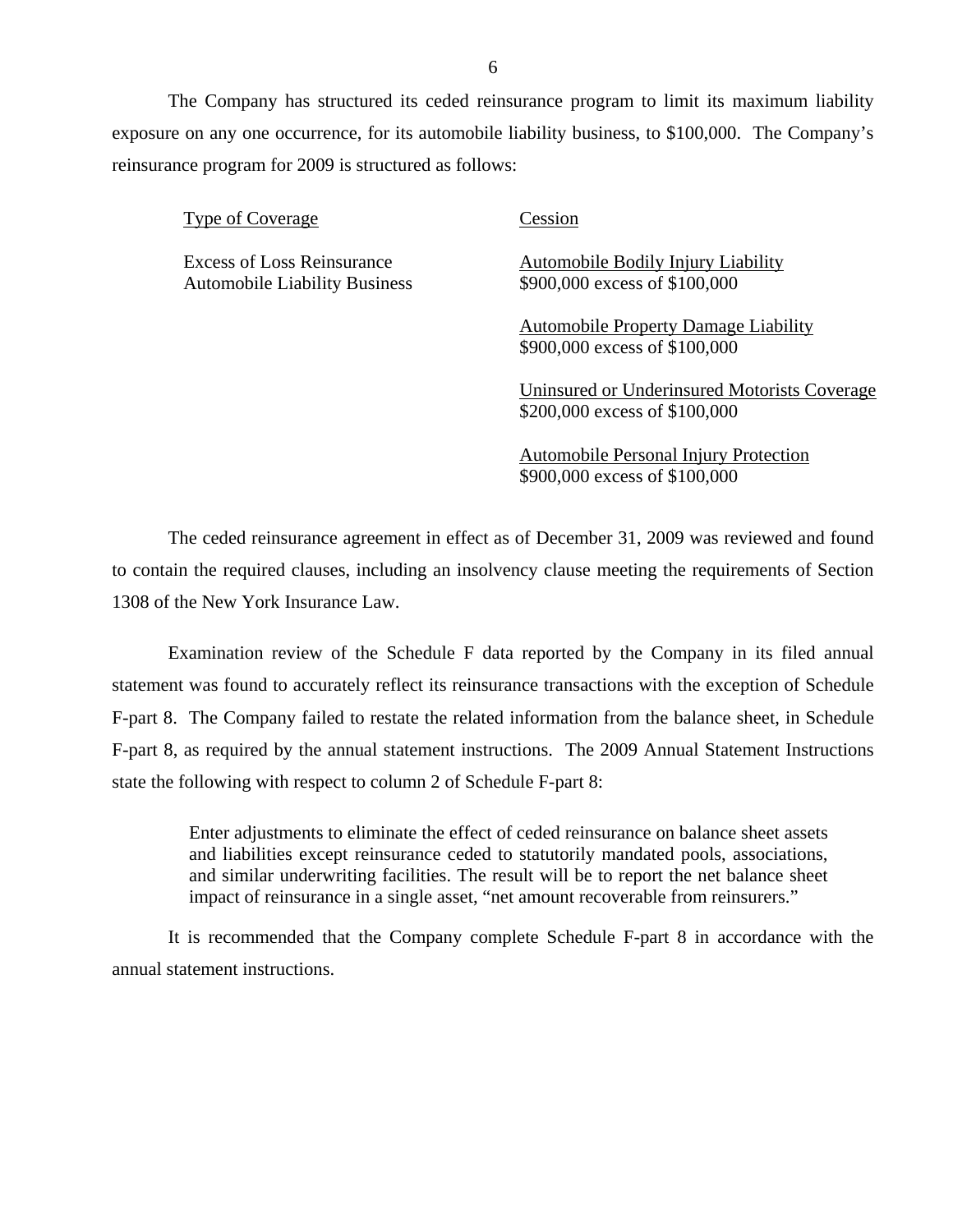#### <span id="page-8-0"></span>D. Holding Company System

Alan Wollerstein and Marc Wollerstein have been deemed the ultimate controlling persons of Eveready Insurance Company by reason of ownership of 23.62% of Eveready's commons stock. They are also the controlling persons of The Wallace Brokerage Corp. ("Wallace") and Profile Agency Inc. ("Profile"). Alan Wollerstein and Marc Wollerstein, together with the three controlled entities, constitute a holding company system as defined in Section  $1501(a)(6)$  of the New York Insurance Law.

A review of the holding company registration statements filed with this Department indicated that such filings were complete and were filed in a timely manner pursuant to Article 15 of the New York Insurance Law and Department Regulation 52.

The following is a chart of the holding company system at December 31, 2009:



At December 31, 2009, the Company was party to the following two agreements with other members of its holding company system:

#### 1. Profile Agency Agreement

The Company and its affiliate, Profile Agency Inc. ("Profile"), entered into an agency agreement effective July 22, 1987. Pursuant to the terms of the agreement, Profile shall receive a commission of not less than 15% and not greater than 25%. However, upon review it was noted that the actual commission paid by the Company varied from 10% to 25% depending on the type of business. There is also an 8% commission on all renewal policies.

It is recommended that the Company adhere to the terms of the non-disapproved agency agreement with Profile, or amend the agreement to reflect the commission rates it is actually paying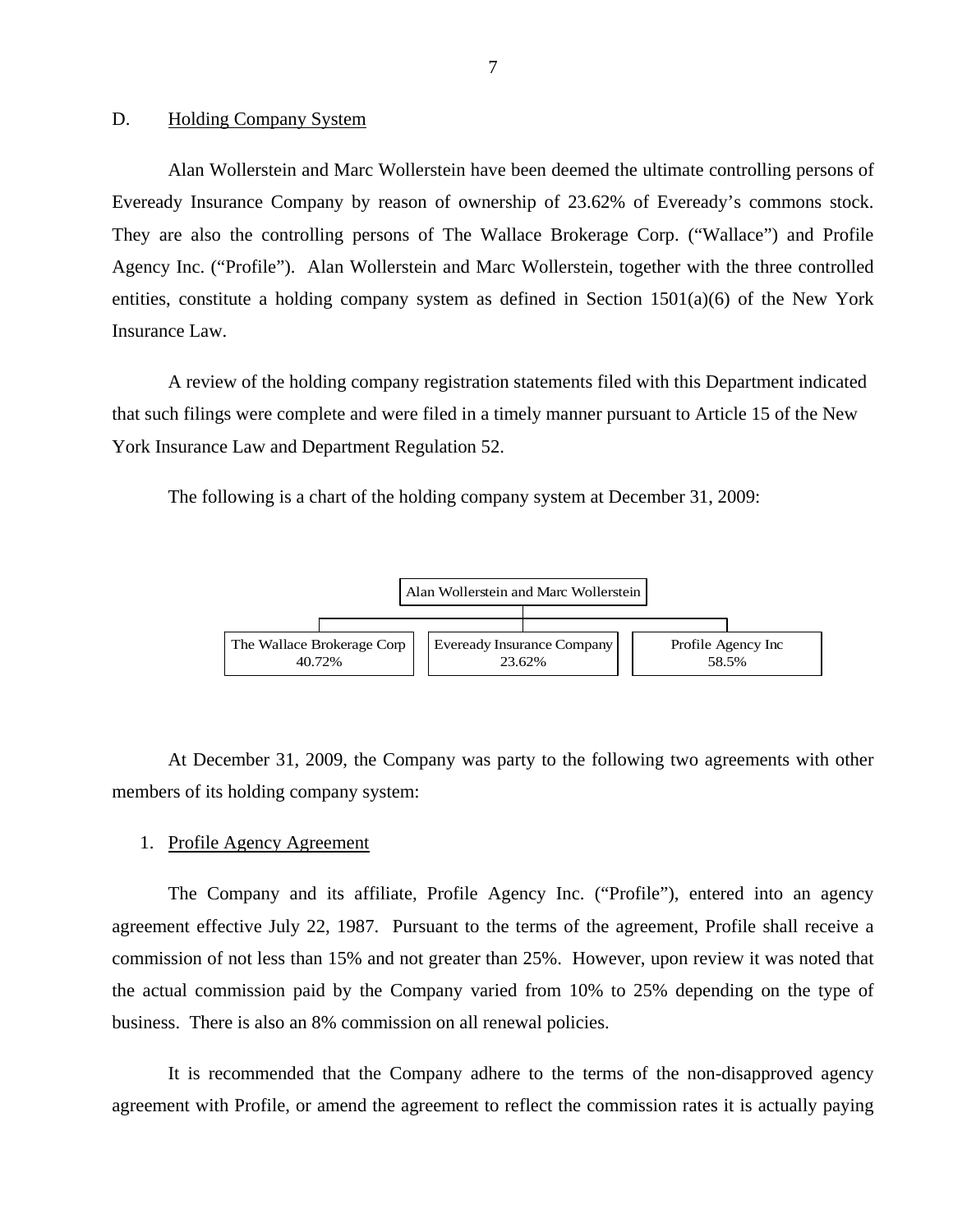and submit the amended agreement to the Department for non-disapproval pursuant to the provisions of Section 1505(d)(3) of the New York Insurance Law.

#### 2. The Wallace Brokerage Agreement

Effective July 22, 1983, the Company entered into a brokerage agreement with its affiliate, The Wallace Brokerage Corp ("Wallace").

The agreement indicated that Wallace is to be compensated as follows:

As full compensation for services where Company has received payment, Company shall pay twelve percent Broker commission unless stated otherwise in writing by the Company prior to the binding of insurance. Broker shall pay company return commission at the same rate on any return premiums, including return premium on cancellations ordered or made by the Company. The rate of commission allowable shall be subject to change by Company at any time by written notice to Broker respecting insurance written or renewed thereafter.

A review of the Company's commission schedule revealed that the Company is paying Wallace a commission rate of 8%, rather than the 12% stated in the agreement. While it is noted that the agreement provides that the commission rate is subject to change at any time by the Company upon written notice to the Broker, this provision does not relieve the Company from its obligation to submit such change to the Department for non-disapproval at least 30 days prior to implementation pursuant to Section 1505(d)(3) of the New York Insurance Law. It is recommended that the Company submit any changes to the brokerage agreement with Wallace to the Department for nonisapproval pursuant to the provisions of Section 1505(d)(3) of the New York Insurance Law.

#### 3. Sublease Agreement with the Profile Agency Inc. and Wallace Brokerage Corp.

The Company has an agreement in place, pursuant to which it subleases space to its affiliates, Profile Agency Inc. and The Wallace Brokerage Corp. As of the examination date, the Company had not submitted the agreement to the Department pursuant to Section 1505(d)(3) of the New York Insurance Law, which requires that:

The following transactions between a domestic controlled insurer and any person in its holding company system may not be entered into unless the insurer has notified the superintendent in writing of its intention to enter into any such transaction at least thirty days prior thereto, or such shorter period as he may permit, and he has not disapproved it within such period: rendering of services on a regular or systematic basis.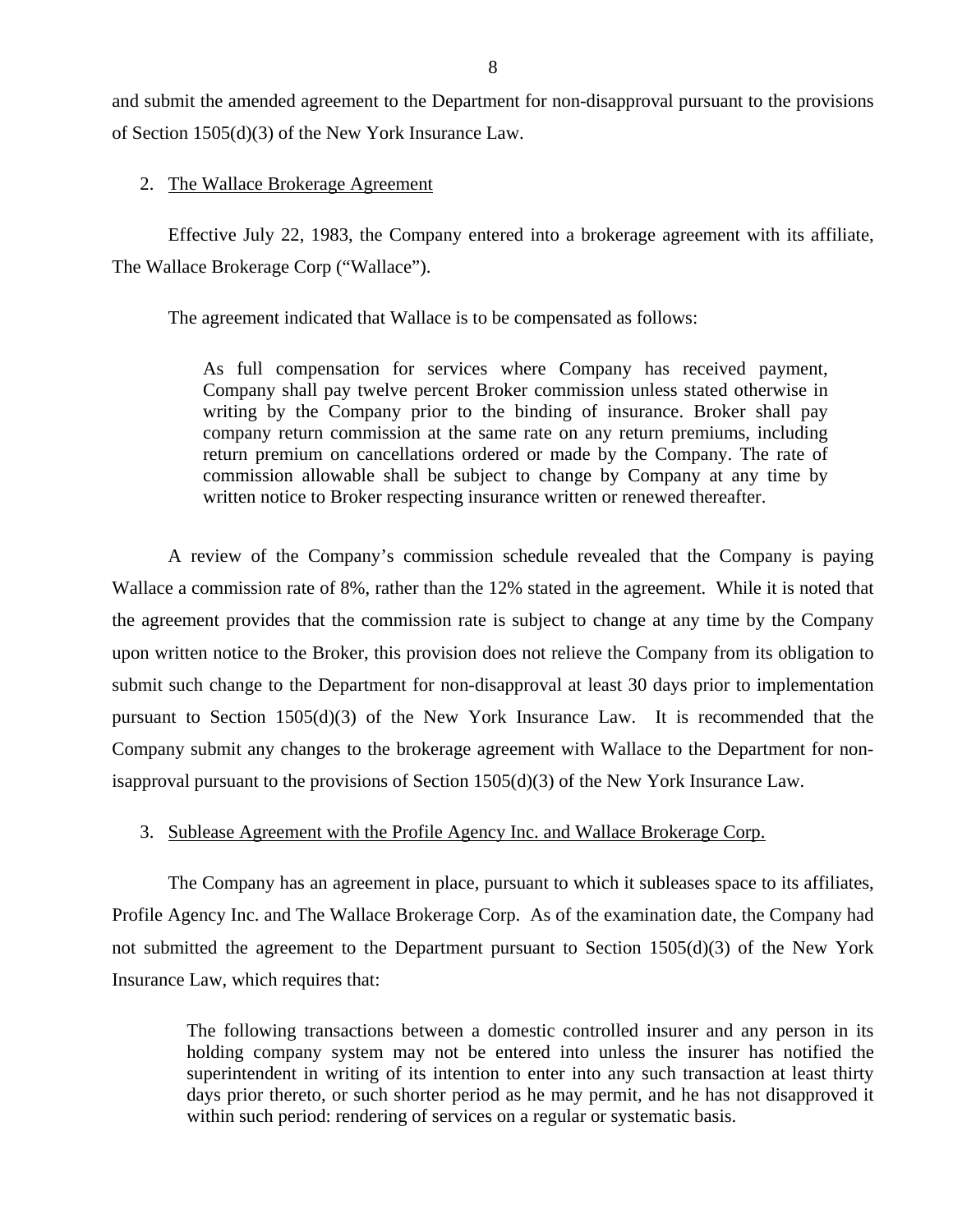On August 20, 2010, the Company submitted for the Department's non-disapproval the sublease agreement between Eveready Insurance Company and its affiliates, Profile Agency Inc. and The Wallace Brokerage Corporation and the agreement was subsequently non-disapproved. It is recommended that the Company submit any agreements between itself and any affiliates to the Department for non-disapproval at least thirty days prior to implementation, pursuant to the provisions of Section 1505(d)(3) of the New York Insurance Law.

#### E. Significant Operating Ratios

The following ratios have been computed as of December 31, 2009, based upon the results of this examination:

| Net premiums written to surplus as regards policyholders                               | $300.11\%$ <sup>*</sup> |
|----------------------------------------------------------------------------------------|-------------------------|
| Liabilities to liquid assets (cash and invested assets less investments in affiliates) | 77.75%                  |
| Premiums in course of collection to surplus as regards policyholders                   | 16.00%                  |

All of the above ratios fall within the benchmark ranges set forth in the Insurance Regulatory Information System of the National Association of Insurance Commissioners.

\*It is noted that the net premiums written to surplus as regards policyholders ratio falls just at the benchmark ratio of 300%. It is therefore recommended that the Company monitor its net premiums written to surplus as regards policyholders ratio and endeavor to keep the net premium writings to within three times surplus.

It is further noted that the Company's net premium writings have risen significantly in 2010.

The underwriting ratios presented below are on an earned/incurred basis and encompass the five year period covered by this examination:

|                                              | Amounts      | Ratios  |
|----------------------------------------------|--------------|---------|
| Losses and loss adjustment expenses incurred | \$47,955,337 | 65.42%  |
| Other underwriting expenses incurred         | 34,049,014   | 46.45   |
| Net underwriting loss                        | (8,695,807)  | (11.87) |
| Premiums earned                              | \$73,308,544 | 00.00%  |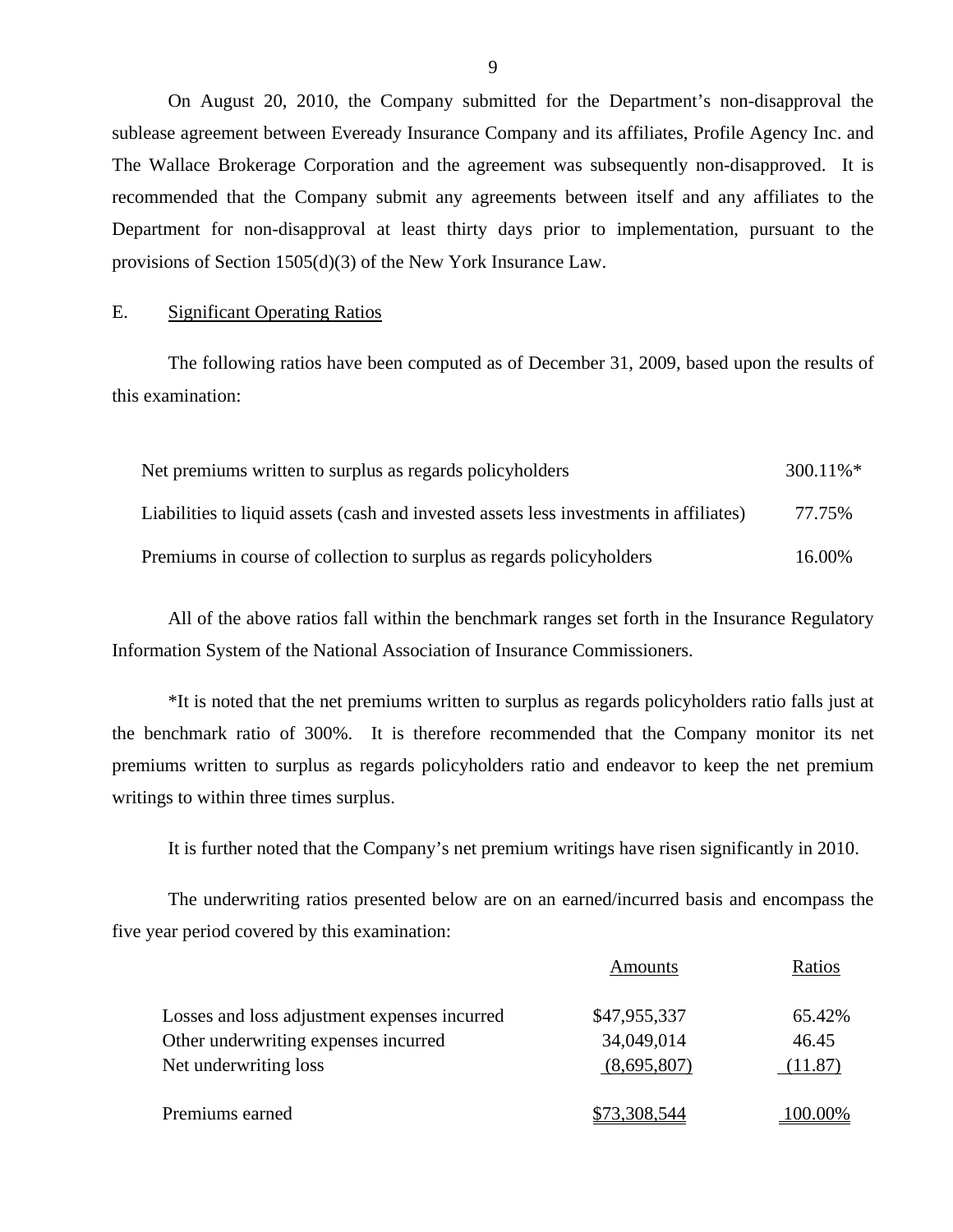<span id="page-11-0"></span>During the examination period, the Company reported ratios of other underwriting expenses to net premiums written as follows:

| <u>2005</u> | 2006  | 2007  | 2008  | 2009  |
|-------------|-------|-------|-------|-------|
| 32.6%       | 39.2% | 45.1% | 47.4% | 43.8% |

It is noted that the ratios reported in the three most recent years appear to be relatively high compared to the industry. In response to an inquiry by the Department regarding this issue, the Company stated "We believe that in 2010 Eveready's business will grow through an increase in Black Car Auto Physical Damage business coupled with stand-alone Auto Physical Damage business. This should reduce the expense ratio. Moreover, the Company intends to reduce commissions and pare its expenses as well."

#### F. Accounts and Records

#### i. Custodian Agreement

The Company's management answered affirmatively to question 26 of the General Interrogatory section of the Annual Statement as of December 31, 2009, which says:

> Excluding items in Schedule E, real estate, mortgage loans and investments held physically in the reporting entity's offices, vaults or safety deposit boxes, were all stocks, bonds and other securities, owned throughout the current year held pursuant to a custodial agreement with a qualified bank or trust company in accordance with Section 3, III Conducting Examinations, F-Custodial or Safekeeping Agreements of the NAIC Financial Condition Examiners Handbook?

The Company also indicated in general interrogatory 26.01 of its 2009 annual statement that its agreement with Citibank complied with the requirements of the NAIC Financial Conditions Examiners Handbook.

However, the examination review indicated that the Company's custodian agreement with Citibank did not include provisions 2f, 2h, and 2i as set forth in Section 3(III)(F)(2) of the 2009 NAIC Financial Condition Examiners Handbook. Such provisions provide that:

> 2f. If the custodial agreement has been terminated or if 100% of the account assets in any one custody account have been withdrawn, the custodian shall provide written notification, within three business days of termination or withdrawal, to the insurer's domiciliary commissioner.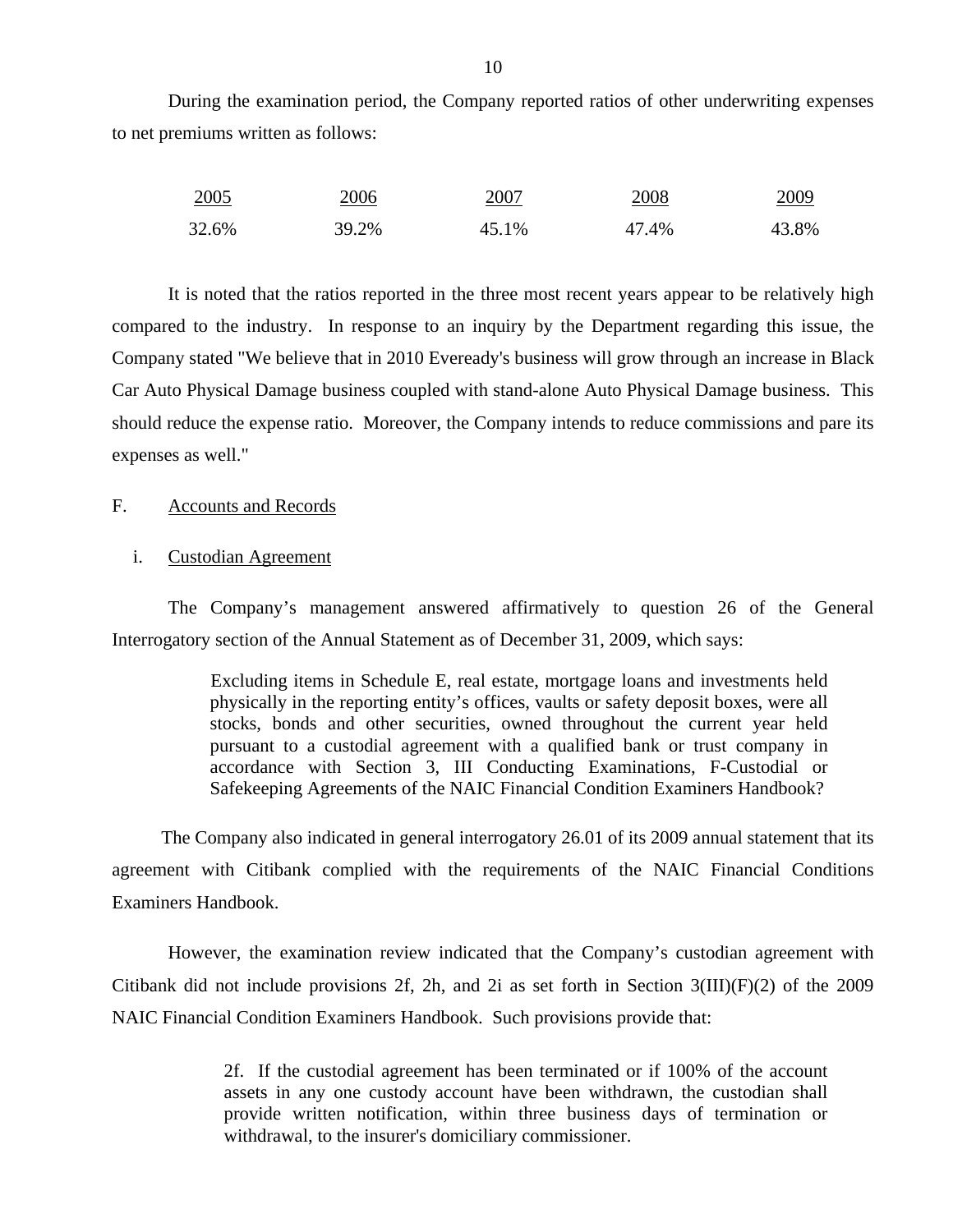2h. The custodian and its agents, upon reasonable request, shall be required to send all reports which they receive from a clearing corporation which the clearing corporation permits to be redistributed and reports prepared by the custodian's outside auditors, to the insurance company on their respective systems of internal control.

2i. To the extent that certain information maintained by the custodian is relied upon by the insurance company in preparation of its annual statement and supporting schedules, the custodian agrees to maintain records sufficient to determine and verify such information.

It is recommended that the Company amend its custodian agreement to incorporate all of the protective covenants included in the NAIC Financial Condition Examiners Handbook.

#### ii. Annual Statement Preparation Issues

The Company failed to complete Schedule Y-part 2 of the annual statement in each of the examination years. The annual statement instructions require the insurer to report in column 8 of Schedule Y part 2, expenses for services provided by affiliates. The Company failed to report the commissions paid to its affiliates Profile Agency Inc. and The Wallace Brokerage Corp.

It is recommended that the Company complete Schedule Y-part 2 in accordance with the annual statement instructions.

At December 31, 2009, the Company had a New York State Financial Securities Assessment recoverable in the amount of \$37,451, which it included as an admitted asset under the caption "Current federal and foreign income tax recoverable and interest thereon." Pursuant to the NAIC Annual Statement Instructions, this item should not have been included as part of the federal income tax recoverable, but rather reflected separately as a write-in asset.

There is no surplus effect as a result of this misclassification; however, it is recommended that the Company properly classify all assets in accordance with the annual statement instructions.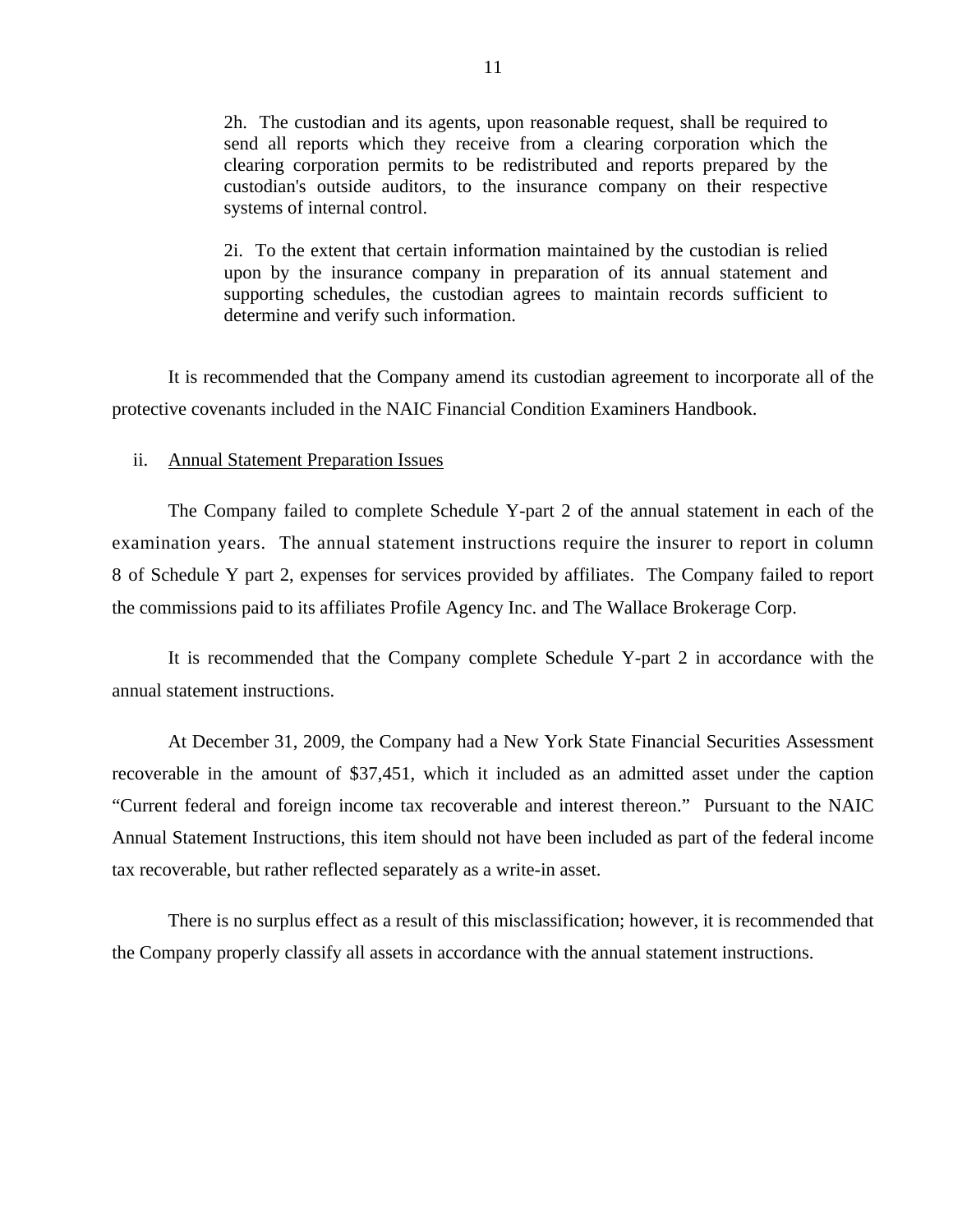#### iii. Premiums Receivable

Upon review of the premium balances included in the Company's not admitted asset for "Uncollected premiums and agents' balances in the course of collection," it was noted that some of these items had been outstanding for several years; therefore, there is no reasonable expectation that these premiums will ever be collected. Pursuant to paragraph 10 of Statement of Statutory Accounting Principles ("SSAP") No. 6, if it is probable the balance is uncollectible, any uncollectible receivable shall be written off and charged to income in the period the determination is made.

There is no surplus effect as a result of this misclassification; however, it is recommended that the Company write off any premium receivable balances that are deemed to be uncollectible through the income statement rather than non-admit them in future annual statements.

#### iv. Information Technology ("IT") Controls

It was noted that the Company does not a have a written disaster recovery or business contingency plan in place. It was additionally noted that the Company does not have written information technology policies.

It is recommended that the Company develop a formal disaster recovery/ business contingency plan and create formal information technology policies.

#### v. Derivative Investments

The examinations review of the Company's investments revealed that the Company engaged in the sale of covered calls, which is a type of derivative investment. The Company has engaged in these transactions without receiving approval for a derivative use plan from the Department. This is in violation of Section  $1410(b)(3)(C)$  which states in part:

> "Prior to entering into any derivative transaction authorized pursuant to this section: the superintendent shall approve the insurer's written derivative plan for engaging in derivative transactions and investment practices related to derivative transactions. . . "

It is recommended that the Company cease engaging in derivative transactions until the Company has an approved derivative use plan in place.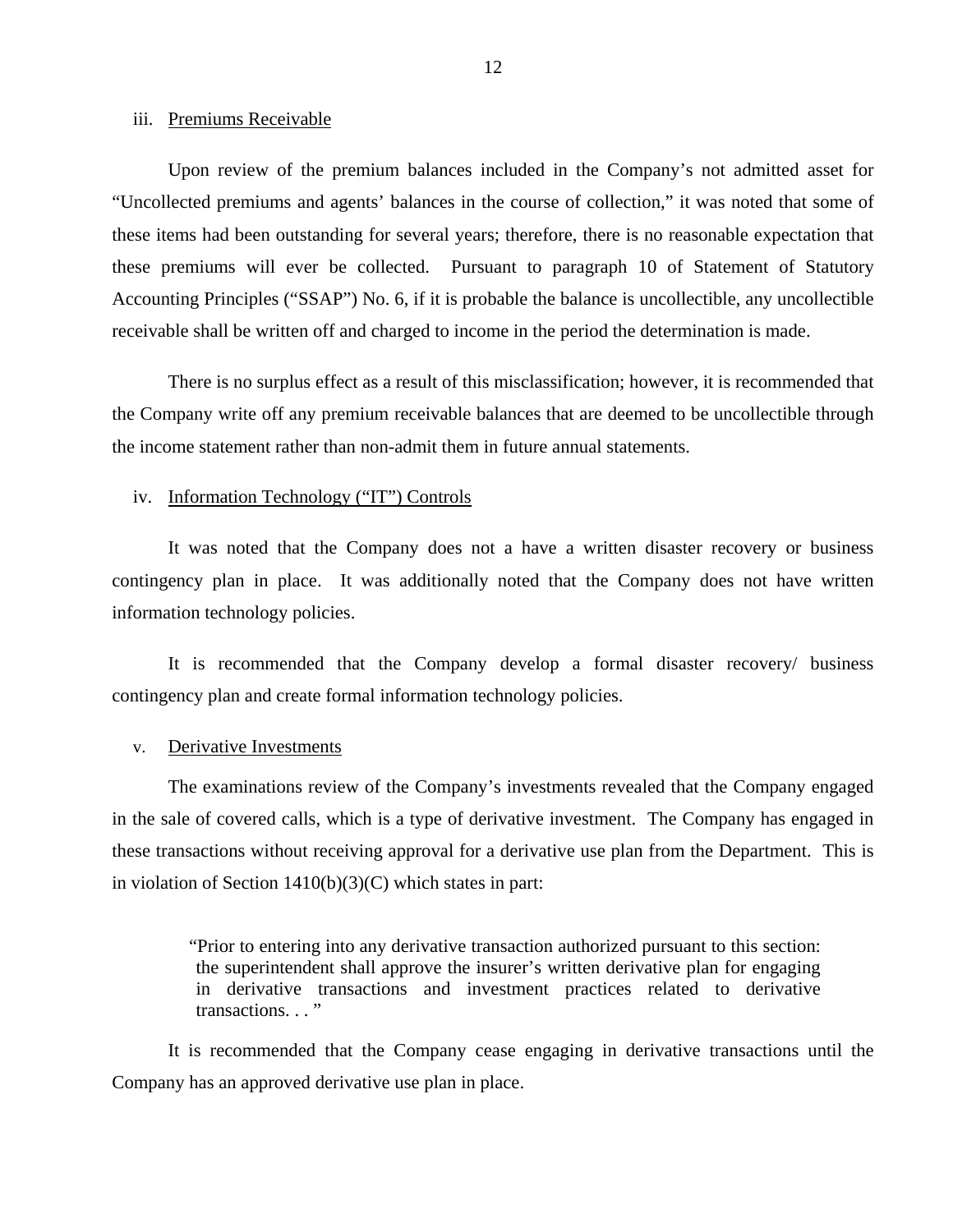## **3. FINANCIAL STATEMENTS**

## A Balance Sheet

The following shows the assets, liabilities and surplus as regards policyholders as of December 31, 2009 as determined by this examination and as reported by the Company:

| Assets                                               | Examination<br>Net admitted assets | Company<br>Net Admitted assets | Surplus<br>Increase(decrease) |
|------------------------------------------------------|------------------------------------|--------------------------------|-------------------------------|
| <b>Bonds</b>                                         | \$7,037,750                        | \$7,037,750                    | \$<br>$\theta$                |
| Preferred stocks                                     | 349,390                            | 363,666                        | (14,276)                      |
| Common stocks                                        | 1,878,783                          | 1,878,783                      | 0                             |
| Cash, cash equivalents and short-term investments    | 1,478,676                          | 1,478,676                      | 0                             |
| Investment income due and accrued                    | 61,493                             | 61,493                         |                               |
| Uncollected premiums and agents' balances in the     |                                    |                                |                               |
| course of collection                                 | 730,437                            | 730,437                        | $\theta$                      |
| Deferred premiums, agents' balances and installments |                                    |                                |                               |
| booked but deferred and not yet due                  | 5,512,486                          | 5,512,486                      | $\theta$                      |
| Amounts recoverable from reinsurers                  | 29,069                             | 29,069                         | 0                             |
| Current federal and foreign income tax recoverable   |                                    |                                |                               |
| and interest thereon                                 | 761,225                            | 1,311,974                      | (550, 749)                    |
| Net deferred tax asset                               | 407,757                            | 537,681                        | (129, 924)                    |
| Electronic data processing equipment and software    | 62,575                             | 96,744                         | (34, 169)                     |
| NYS Financial Security Assessment receivable         | 37,451                             | $\theta$                       | 37,451                        |
| Pooling income receivable                            |                                    | 67,376                         | (67, 376)                     |
| <b>Total assets</b>                                  | \$18,347,092                       | 19,106,135                     | \$(759,043)                   |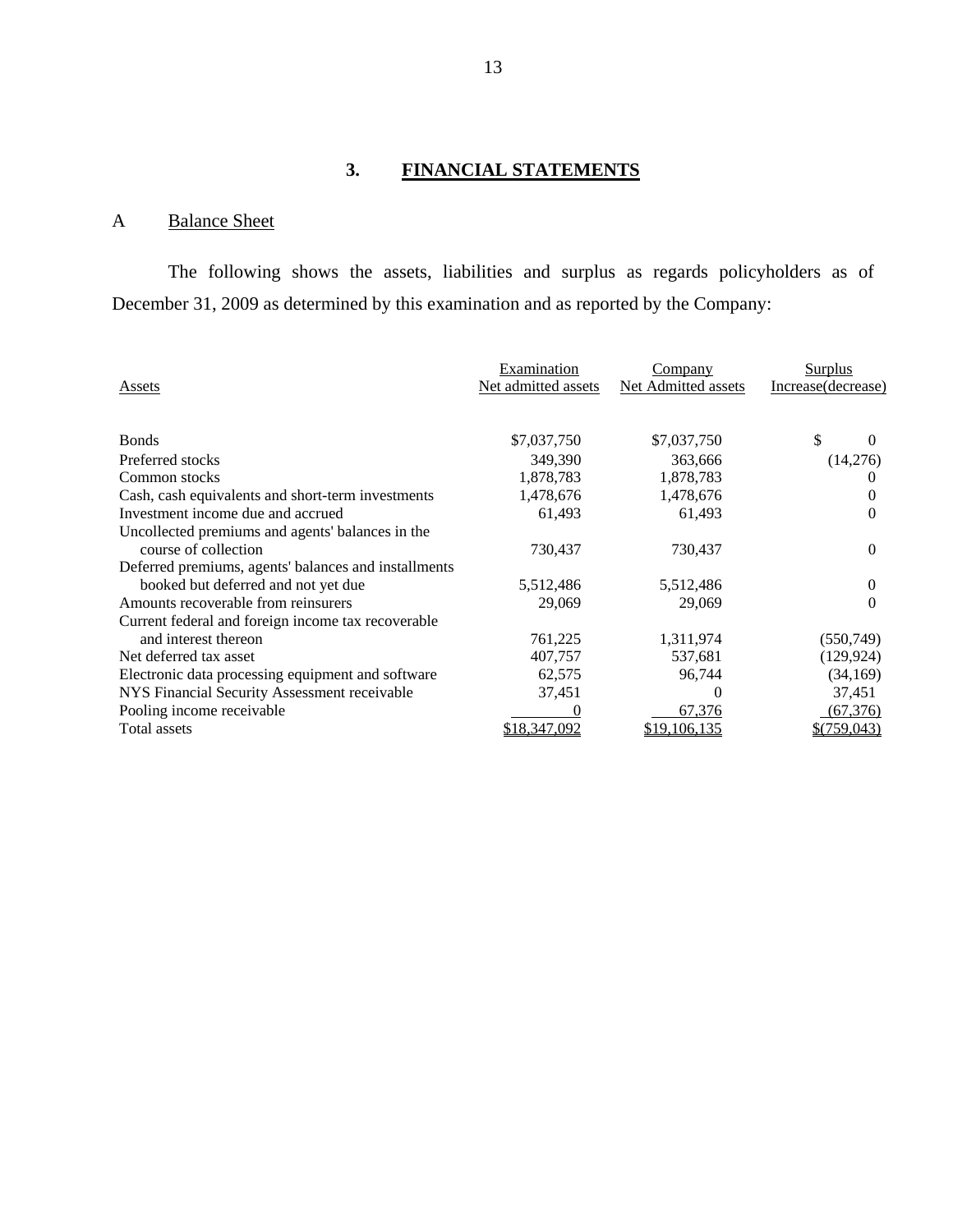#### Liabilities, Surplus and Other Funds

|                                                                | Examination  | Company             | Surplus<br>Increase(Decrease) |
|----------------------------------------------------------------|--------------|---------------------|-------------------------------|
| Liabilities                                                    |              |                     |                               |
| Losses and loss adjustment expenses                            | \$6,127,926  | \$5,387,926         | (740,000)<br>\$.              |
| Other expenses (excluding taxes, licenses and fees)            | 59,350       | (15,674)            | (75,024)                      |
| Current federal and foreign income taxes                       | $\Omega$     | 110,732             | 110,732                       |
| Unearned premiums                                              | 7,384,593    | 7,384,593           | $\theta$                      |
| Ceded reinsurance premiums payable (net of ceding commissions) | 167,349      | 167,349             | 0                             |
| Amounts withheld or retained by company for account of others  | 33,874       | 33,874              | 0                             |
| Payable for securities                                         | 26,100       | 26,100              | $\Omega$                      |
| <b>Total liabilities</b>                                       | \$13,799,192 | \$13,094,900        | \$(704,292)                   |
| Surplus and Other Funds                                        |              |                     |                               |
| Common capital stock                                           | \$350,000    | \$350,000           | \$<br>$\theta$                |
| Gross paid in and contributed surplus                          | 490,000      | 490,000             | $\Omega$                      |
| Unassigned funds (surplus)                                     | 3,707,900    | <u>5,171,235</u>    | (1,463,335)                   |
| Surplus as regards policyholders                               | 4,547,900    | 6,011,235           | (1,463,335)                   |
| Total liability, surplus and other funds                       | \$18,347,092 | <u>\$19,106,135</u> | (759, 043)                    |

NOTE: The Internal Revenue Service has not audited tax returns covering tax years 2005 to 2009. The examiner is unaware of any potential exposure of the Company to any tax assessment and no liability has been established herein relative to such contingency.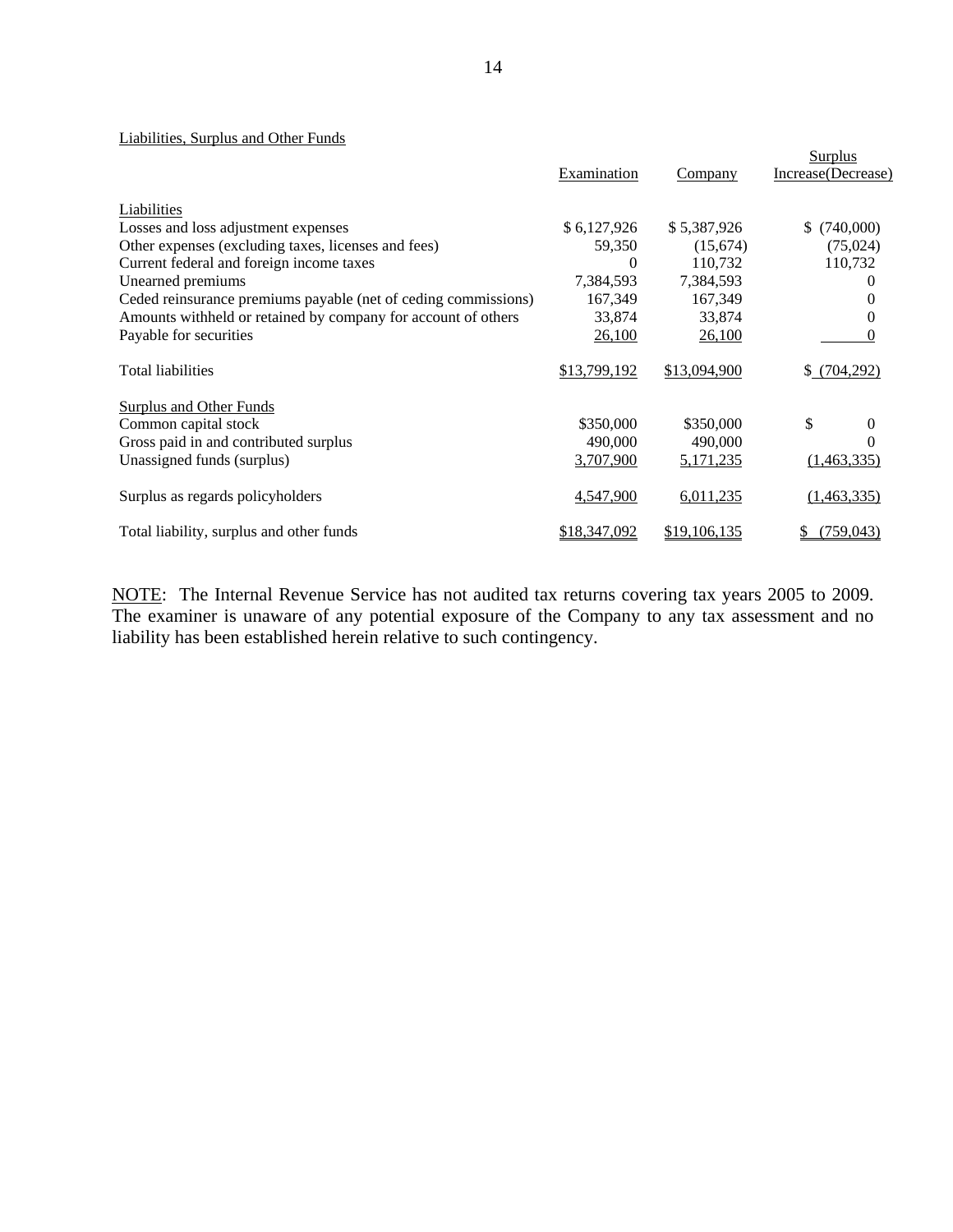## B. Statement of Income

| <b>Underwriting Income</b>                                                                 |              |                  |
|--------------------------------------------------------------------------------------------|--------------|------------------|
| Premiums earned                                                                            |              | \$73,308,544     |
| Deductions:                                                                                |              |                  |
| Losses incurred                                                                            | \$28,803,713 |                  |
| Loss adjustment expenses incurred                                                          | 19,151,624   |                  |
| Other underwriting expenses incurred                                                       | 34,049,014   |                  |
| Total underwriting deductions                                                              |              | 82,004,351       |
| Net underwriting gain or (loss)                                                            |              | \$(8,695,807)    |
| <b>Investment Income</b>                                                                   |              |                  |
| Net investment income earned                                                               | \$3,421,036  |                  |
| Net realized capital gain                                                                  | 393,162      |                  |
|                                                                                            |              |                  |
| Net investment gain or (loss)                                                              |              | 3,814,198        |
| Other Income                                                                               |              |                  |
| Net gain or (loss) from agents' or premium balances charged off                            | \$(487,828)  |                  |
| Finance and service charges not included in premiums                                       | 4,316,856    |                  |
| Aggregate write-ins for miscellaneous income                                               | 276,828      |                  |
| Total other income                                                                         |              | 4,105,856        |
|                                                                                            |              |                  |
| Net income after dividends to policyholders but before federal<br>and foreign income taxes |              | (775, 753)<br>\$ |
|                                                                                            |              |                  |
| Federal and foreign income taxes incurred                                                  |              | (391,893)        |
| Net income                                                                                 |              | \$ (383,860)     |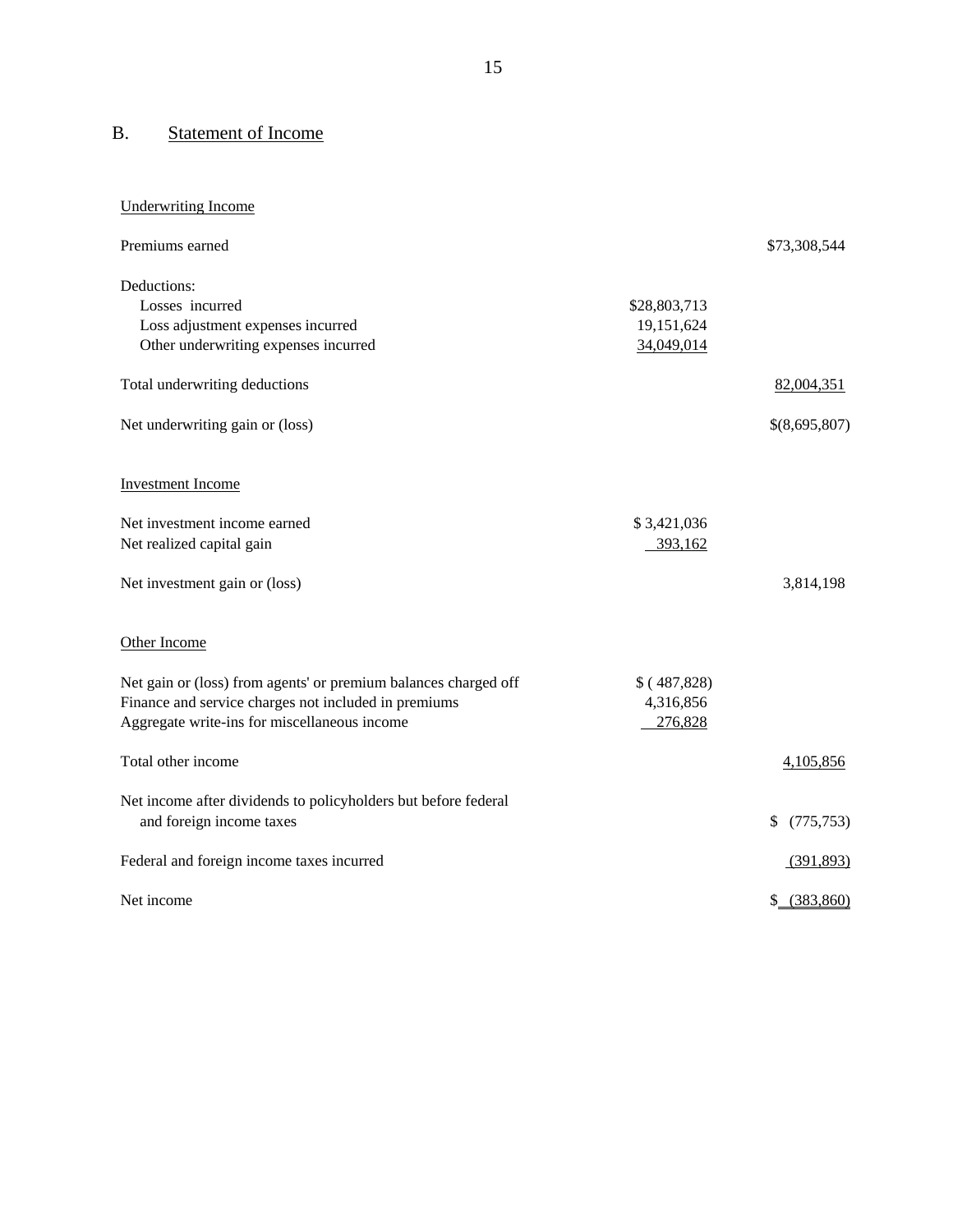#### C. Capital and Surplus Account

Surplus as regards policyholders decreased \$2,944,868 during the five-year examination period January 1, 2005 through December 31, 2009, detailed as follows:

| Surplus as regards policyholders per report on<br>examination as of December 31,2004 |          |             | \$7,492,768 |
|--------------------------------------------------------------------------------------|----------|-------------|-------------|
|                                                                                      | Gains in | Losses in   |             |
|                                                                                      | Surplus  | Surplus     |             |
| Net income                                                                           |          | \$383,860   |             |
| Net unrealized capital gains or (losses)                                             |          | 463,633     |             |
| Change in net deferred income tax                                                    |          | 273,404     |             |
| Change in nonadmitted assets                                                         |          | 406,471     |             |
| Dividends to stockholders                                                            |          | 1,417,500   |             |
| <b>Total losses</b>                                                                  |          | \$2,944,868 |             |
| Net increase (decrease) in surplus                                                   |          |             | (2,944,868) |
| Surplus as regards policyholders per report on                                       |          |             |             |
| examination as of December 31, 2009                                                  |          |             | \$4,547,900 |

#### **4. PREFERRED STOCK**

The examination admitted asset for the captioned item of \$349,390 is \$14,276 less than the \$363,666 reported by the Company as of December 31, 2009. The examination change is due to the fact that the Company reported its preferred stocks at cost rather than at fair market value, which is contrary to the provisions of Section 1414(b)(1) of the New York Insurance Law, which states in part:

Except securities subject to amortization and except as otherwise provided in this chapter, the investment of all insurers authorized to do business in this state shall be valued, in the discretion of the superintendent, at their market value, or at their appraised value, or at price determined by him as representing their fair market value.

It is recommended that the Company value its preferred stocks in accordance with Section 1414(b)(1) of the New York Insurance Law.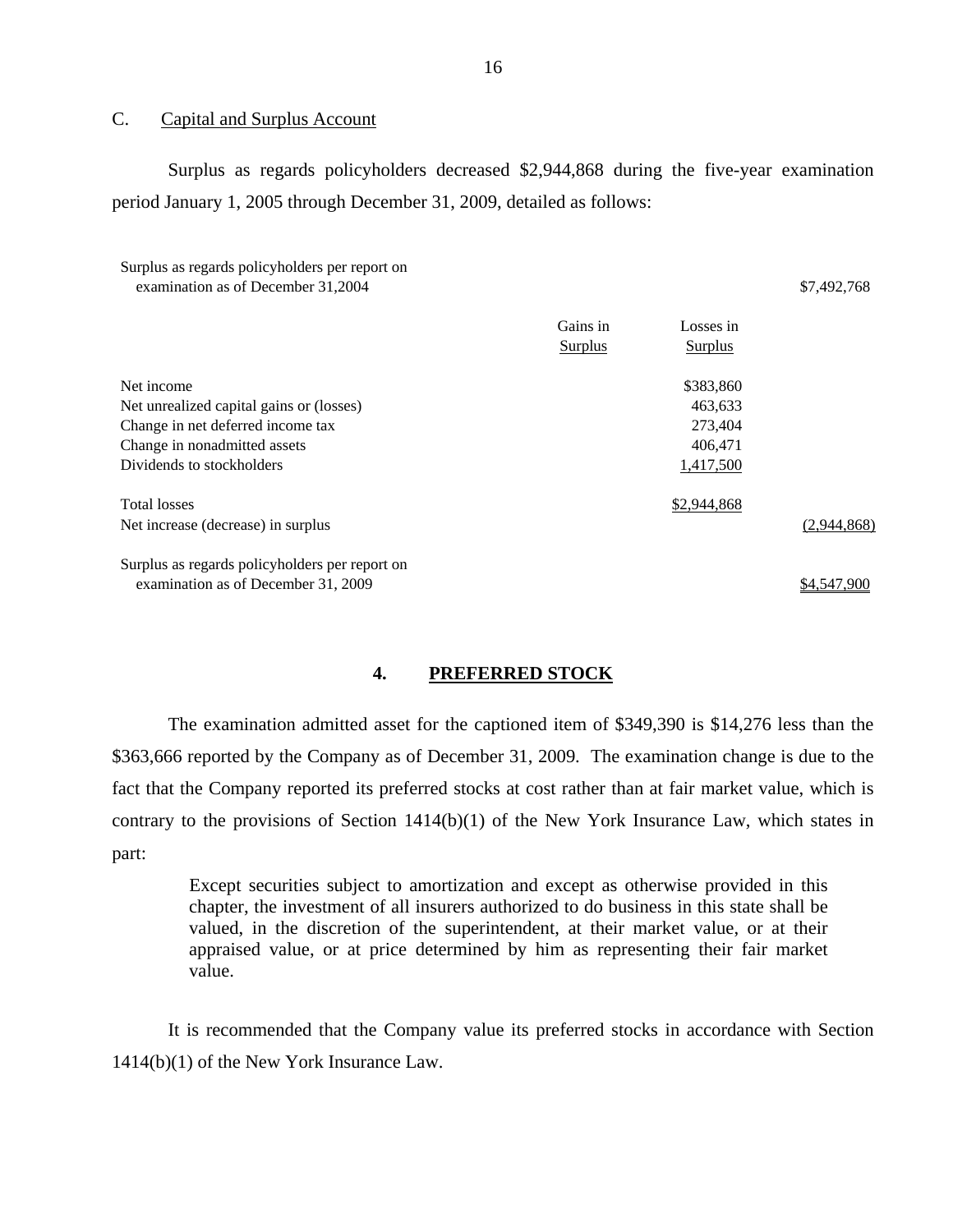#### **5. FEDERAL INCOME TAX RECOVERABLE**

The examination admitted asset for the captioned item of \$761,225 is \$550,749 less than the \$1,311,974 reported by the Company as of December 31, 2009, as follows:

|                                               | Examination | Company     | Change         |
|-----------------------------------------------|-------------|-------------|----------------|
| 2004-2007 Net operating loss carry-backs      | \$678,803   | \$718,215   | (39, 412)<br>S |
| 2008 Net operating loss carry-back            | 41,888      | 41,888      |                |
| 2008 refund applied to 2009                   | 40,534      | 40,534      |                |
| 2009 Net operating loss carry-forward         |             | 152,948     | (152,948)      |
| Section 332 Assessment recoverable            |             | 320,938     | (320, 938)     |
| NYS Financial Security Assessment recoverable |             | 37,451      | (37, 451)      |
| Total                                         | 761,225     | \$1,311,974 | \$ (550, 749)  |

The change to the 2004-2007 net operating loss carry-backs in the amount of \$39,412 represents the actual amount of loss carry-backs for those years as verified upon examination and is net of the liability for federal income taxes payable in the amount of \$110,732, which has been eliminated as noted in item 12 of this report.

The 2009 net operating loss carry-forward in the amount of \$152,948 represents the anticipated value of the Company's carry-forward tax loss as of December 31, 2009, which may be used to offset future taxable income. There is no provision in Section 1301 of the New York insurance law that recognizes the potential tax benefit of a carry-forward loss as an admitted asset; therefore, this amount has been not admitted.

The Section 332 Assessment recoverable in the amount of \$320,938 is based on an anticipated court ruling which may or may not happen. Neither a court victory nor the amount of the settlement is certain. There is no provision in Section 1301 of the New York Insurance Law for admitting an asset of such uncertain value; therefore, this amount has been not admitted.

It is recommended that the Company only include as admitted assets such assets as are defined in Section 1301 of the New York Insurance Law.

The NYS Financial Security Assessment recoverable in the amount of \$37,451 does qualify as an admitted asset; however, it does not belong on the "Federal income tax recoverable" line of the annual statement. This item has been reclassified as an admitted asset as a write-in item under the caption "NYS Financial Security Assessment recoverable." There is no surplus effect as a result of this reclassification.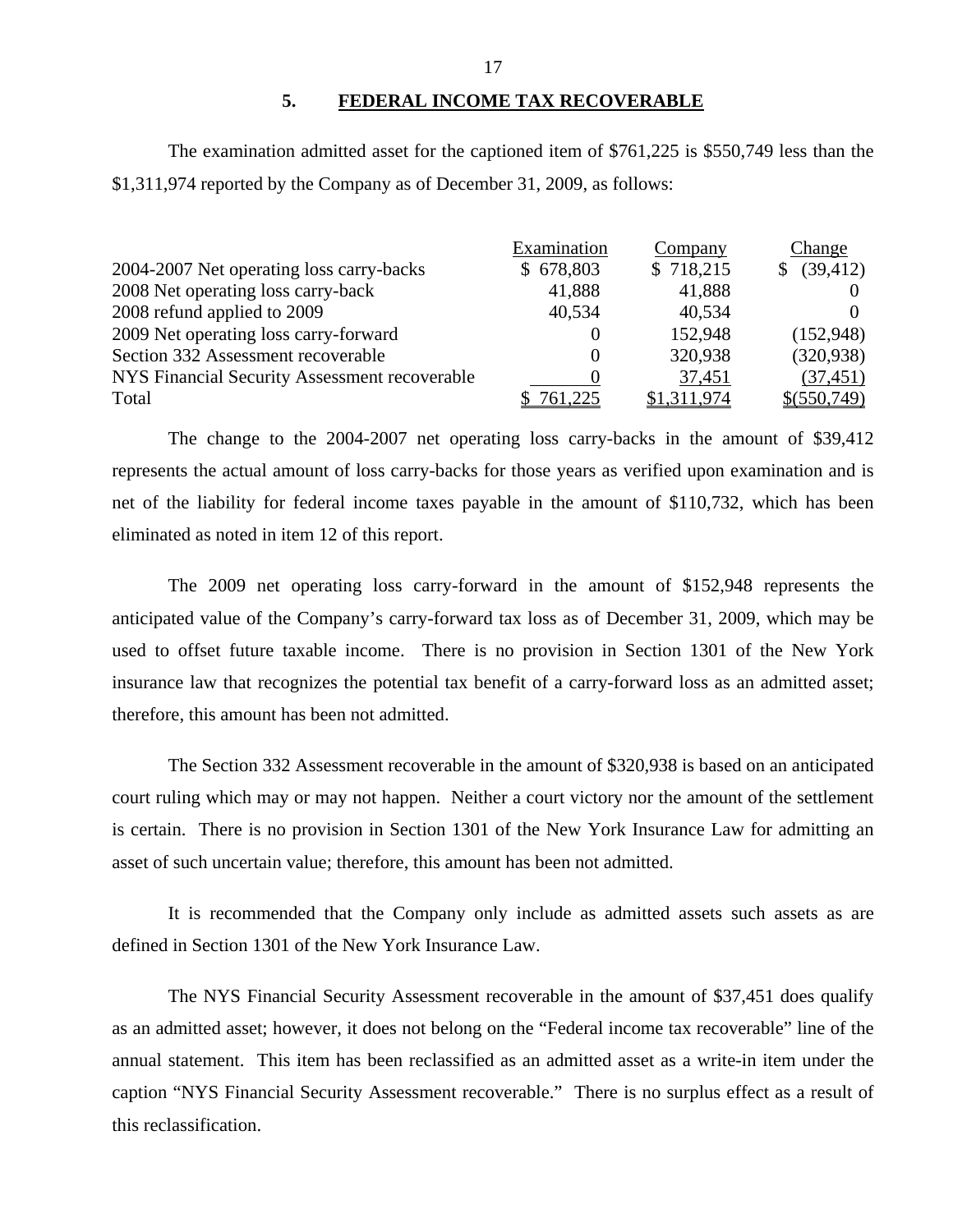#### **6. NET DEFERRED TAX ASSET**

The examination admitted asset for the captioned item of \$407,757 is \$ 129,924 less than the \$537,681 reported by the Company as of December 31, 2009.

Pursuant to the provisions of Section 1301(a)(16)(B)(ii) of the New York Insurance Law, the amount of the net deferred tax asset that can be admitted is limited to:

Ten percent of the insurer's statutory capital and surplus as required to be shown on its statutory balance sheet for its most recently filed statement with the superintendent adjusted to exclude any net positive goodwill, electronic data processing apparatus and related equipment, operating system software and net deferred tax assets.

The reduction in the net deferred tax asset is based on the Company's December 31, 2009 surplus as regards policyholders as adjusted by this examination and was calculated as follows:

| Examination surplus before adjustment to deferred tax asset | \$4,677,824 |
|-------------------------------------------------------------|-------------|
| EDP equipment                                               | 62,575      |
| Deferred tax asset                                          | 537,681     |
| Adjusted examination surplus as regards policyholders       | \$4,077,568 |
|                                                             |             |
| 10% limitation of adjusted examination surplus              | 407,757     |

## **7. ELECTRONIC DATA PROCESSING**

The examination admitted asset for the captioned item of \$62,575 is \$ 34,169 less than the \$96,744 reported by the Company as of December 31, 2009.

The non-admitted items represent non-operating system software and service contracts, which are not considered admitted assets pursuant to Section 1301(a)(13)(A) of the New York Insurance Law, which provides that only the following electronic data processing items may be allowed as an admitted asset:

> "Electronic data processing apparatus and related equipments constituting a data processing, record keeping, or accounting system and operating system software…. Nonoperating system software shall be non-admitted and depreciated over the lesser of its useful life or five years."

It is recommended that the Company only admit electronic data processing assets in accordance with Section 1301(a) (13) (A) of the New York Insurance Law.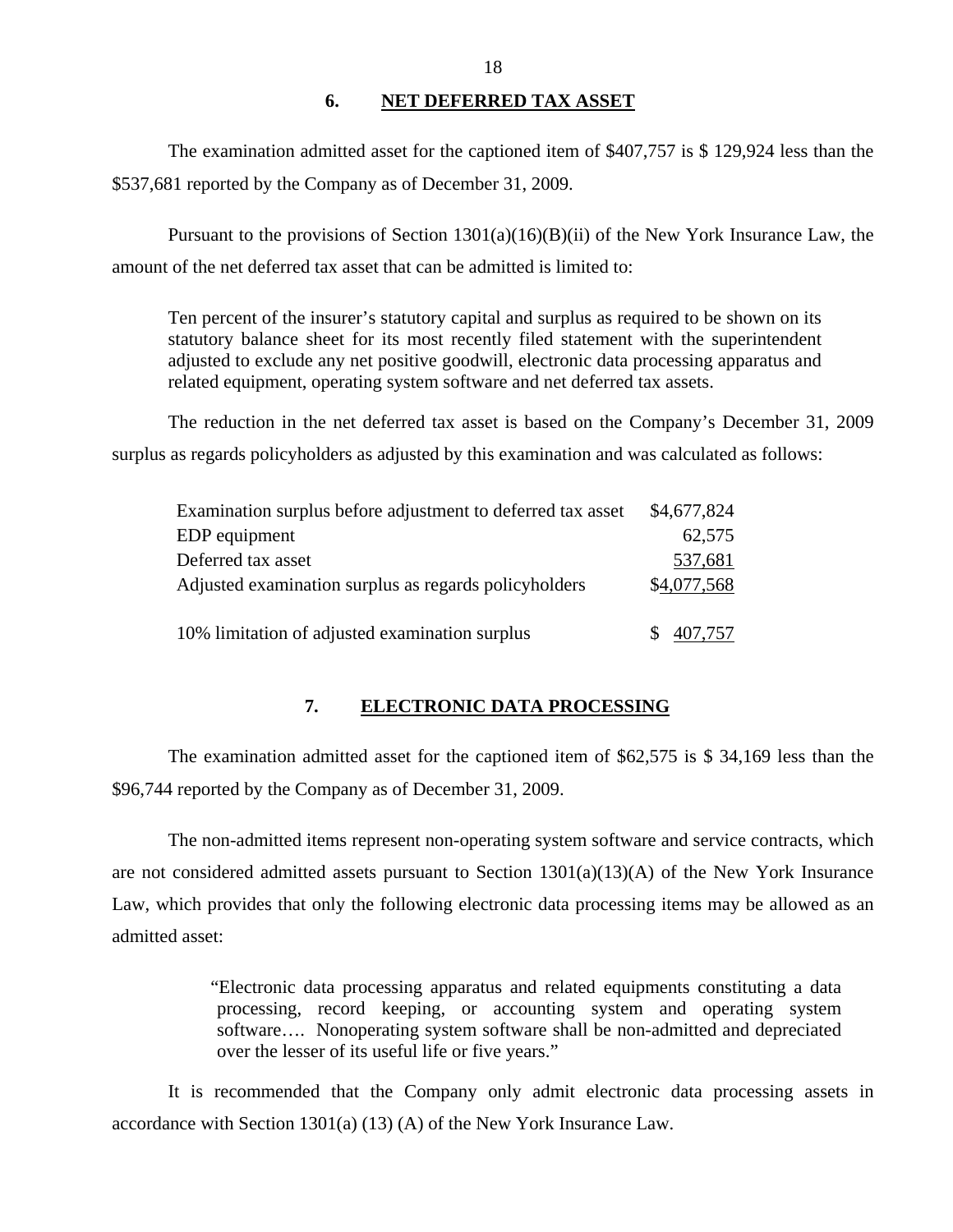<span id="page-20-0"></span>It is noted that the same recommendation was included in the prior report on examination.

#### **8 NEW YORK STATE FINANCIAL SECURITY ASSESSMENT RECOVERABLE**

The Company reported no admitted asset under this caption as of the examination date. This examination has established the captioned admitted asset in the amount of \$37,451. This item represents a reclassification from the asset captioned "Current federal and foreign income tax recoverable and interest thereon." There is no surplus effect as a result of this reclassification.

#### **9. POOLING INCOME RECEIVABLE**

The Company reported an admitted asset in the amount of \$67,376 for the captioned item as of December 31, 2009. Pursuant to this examination, the admitted asset has been eliminated.

The amount reported by the Company represents its estimate of the amount it will receive for the sale of its 2009 excess territorial credits. The Company did not have a contract in place that guaranteed the price or the number of credits it would be able to sell; therefore, there was no certainty as to the value of its excess territorial credits. Therefore, the receivable is of doubtful value and should be non-admitted pursuant to the provisions of Section 1302(b) of the New York Insurance Law, which provides that:

> "All non-admitted assets and all other assets of doubtful value or character included as ledger or non-ledger assets in any statement by an insurer to the superintendent, or in any examiner's report to him, shall also be reported, to the extent of the value disallowed, as deductions from the gross assets of such insurer except where the superintendent permits a reserve to be carried among the liabilities of such insurer in lieu of any such deduction."

It is recommended that, in the future, the Company only admit territorial credit receivables where the pricing and number of credits it can sell is clearly defined in a contract.

#### **10. LOSSES AND LOSS ADJUSTMENT EXPENSES**

The examination liability for the captioned items of \$6,127,926 is \$740,000 more than \$5,387,926 reported by the Company as of December 31, 2009. The examination analysis of the loss and loss adjustment expense reserves was conducted in accordance with generally accepted actuarial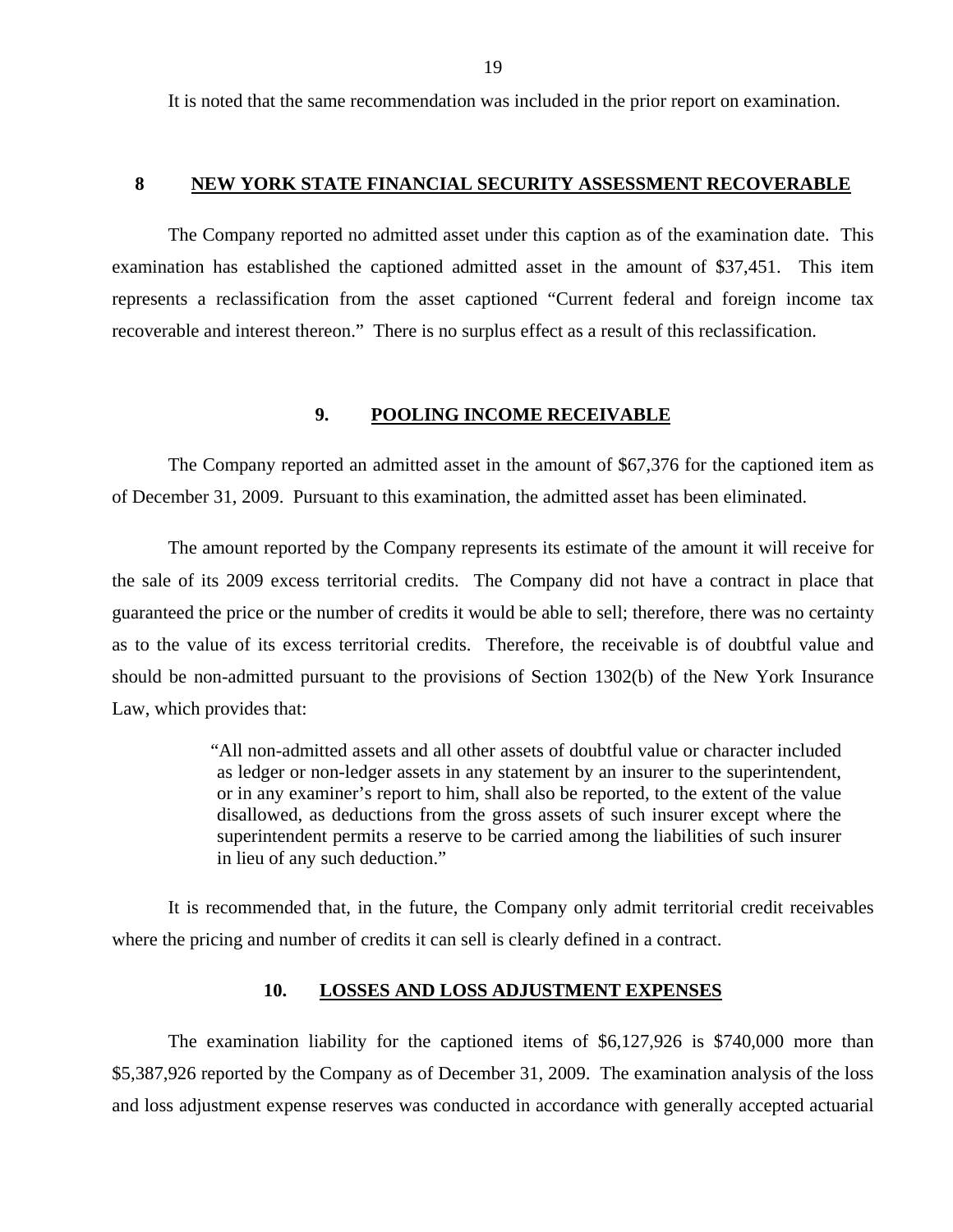<span id="page-21-0"></span>principles and was based on the Company's actuarial information contained in the Statement of Actuarial Opinion.

#### **11. OTHER EXPENSES**

The examination liability for Other Expenses of \$59,350 is \$75,024 more than (\$15,674) reported by the Company as of December 31, 2009. The examination liability was determined by a review of bills paid subsequent to the examination date.

Section 1306 of the New York Insurance Law states in part:

"In addition to liabilities and reserves on contracts of insurance issued by it, every insurer shall be charged with the estimated amount of all its other liabilities, including taxes, expenses, other obligations due or accrued at the date of statement. . . ."

The Company made no provision for unpaid expenses incurred prior to the examination date. It is recommended that the Company include a liability for estimated accrued expenses in future financial statements pursuant to the provisions of Section 1306 of the New York Insurance Law.

#### **12. CURRENT FEDERAL AND FOREIGN INCOME TAXES**

The Company reported a liability in the amount of \$110,732 as of the examination date. As examination review indicated that there is no actual federal income tax liability, this liability has been eliminated. The elimination of this liability increases surplus by \$110,732.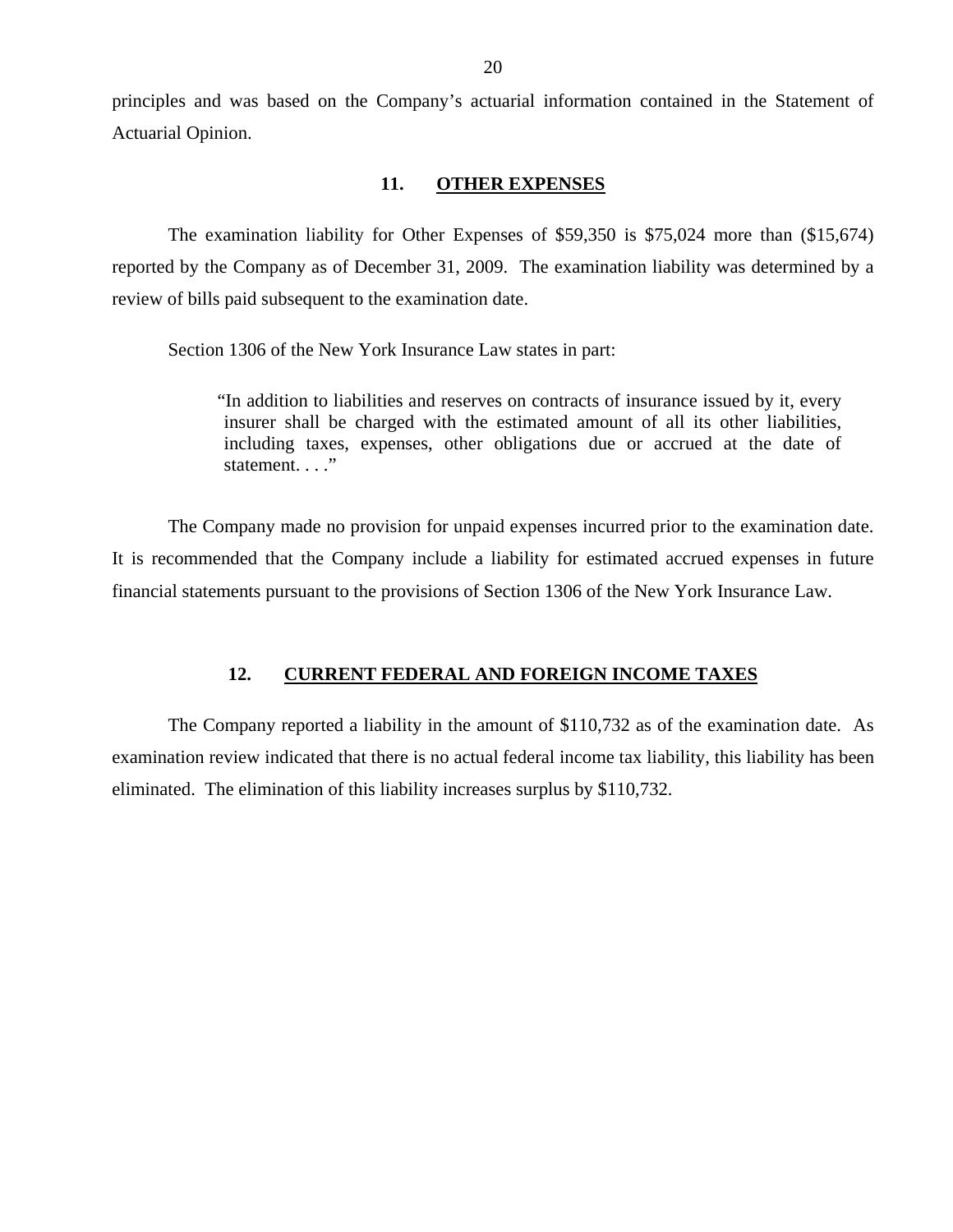#### **13. COMPLIANCE WITH PRIOR REPORT ON EXAMINATION**

The prior report on examination contained eighteen recommendations as follows (page numbers refer to the prior report):

## ITEM PAGE NO.

#### A. Management

i. It is recommended that the Company comply with its charter and by laws and with Section  $1201(a)(5)(B)(v)$  of the New York Insurance Law by ensuring that it maintains at least thirteen members on its board of directors. 4

The Company has complied with this recommendation.

ii. It is recommended that the Company retain statements confirming that each board member has received and read the report on examination pursuant to Section 312(b) of the New York Insurance Law. 5

The Company has complied with this recommendation.

B. Reinsurance

It is recommended that the Company amend its reinsurance agreement to include wording which states that in the event of the insolvency of either party to the agreement then offset shall be allowed to the extent permitted by the provisions of Section 7427 of the New York Insurance Law. 7

The Company has complied with this recommendation.

- C. Holding Company System
	- i. It is recommended that the Company ensure that Profile provide the proper written notice to its insureds pursuant to the provisions of Part 80- 2.3(b) of Department Regulation 52-A. 10

The Company has complied with this recommendation.

ii. It is recommended that the Company adhere to the provisions in its brokerage agreement with Wallace Brokerage Corporation by providing the Broker with written notice prior to changing the commission rate. 10

The Company has complied with this recommendation.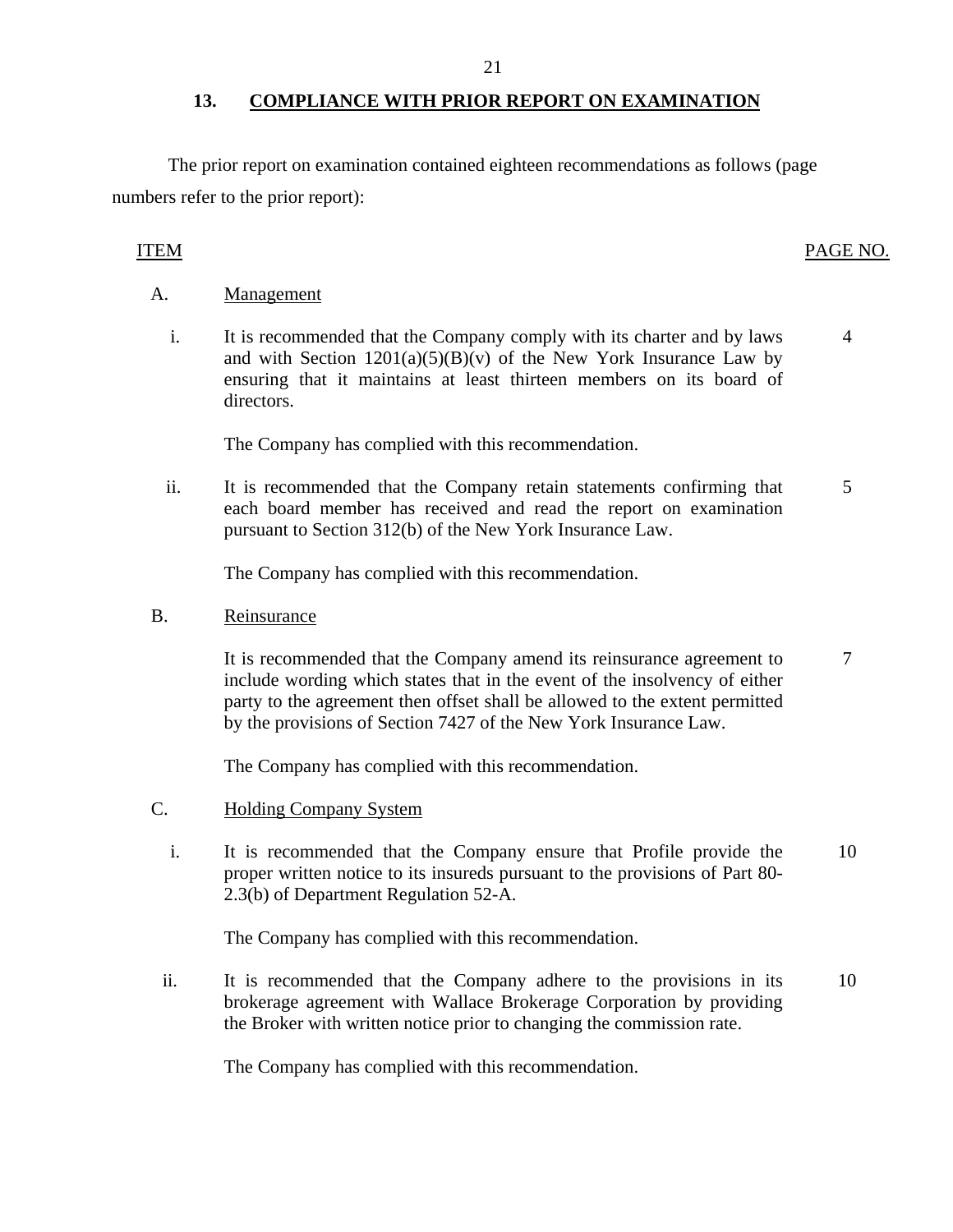iii. It is recommended that the Company notify this Department of any changes to the approved brokerage agreement pursuant to the provisions of Section 1505(d) of the New York Insurance Law. 10

22

The Company has not complied with this recommendation. A similar recommendation is included in this report.

#### D. Abandoned Property Law

It is recommended that the Company comply with Section 1316(3) of the New York Abandoned Property Law and publish its unclaimed property in the County of Nassau, New York. 11

The Company has complied with this recommendation.

- E. Accounts and Records
- i. Investments

It is recommended that the Company divest itself of the prohibited investment and refrain from investment in derivative transactions without the approval of its board of directors and without an approved derivative use plan pursuant to Section 1410(b)(3)(B) of the New York Insurance Law. 13

The Company divested the investment referenced in the prior examination report. It has, however, continued to engage in derivative transactions without having an approved derivative use plan. A recommendation referencing the failure to obtain an approved derivative use plan is included in this report.

ii. It is recommended that the Company hold all of its investments in a custodial account. 13

The Company has complied with this recommendation.

#### Investments-NAIC Securities Valuation Office

It is recommended that the Company comply with Section  $1414(g)$  of the New York Insurance law and value its securities in accordance with the guidelines established by the National Association of Insurance Commissioners. 13

The Company has complied with this recommendation.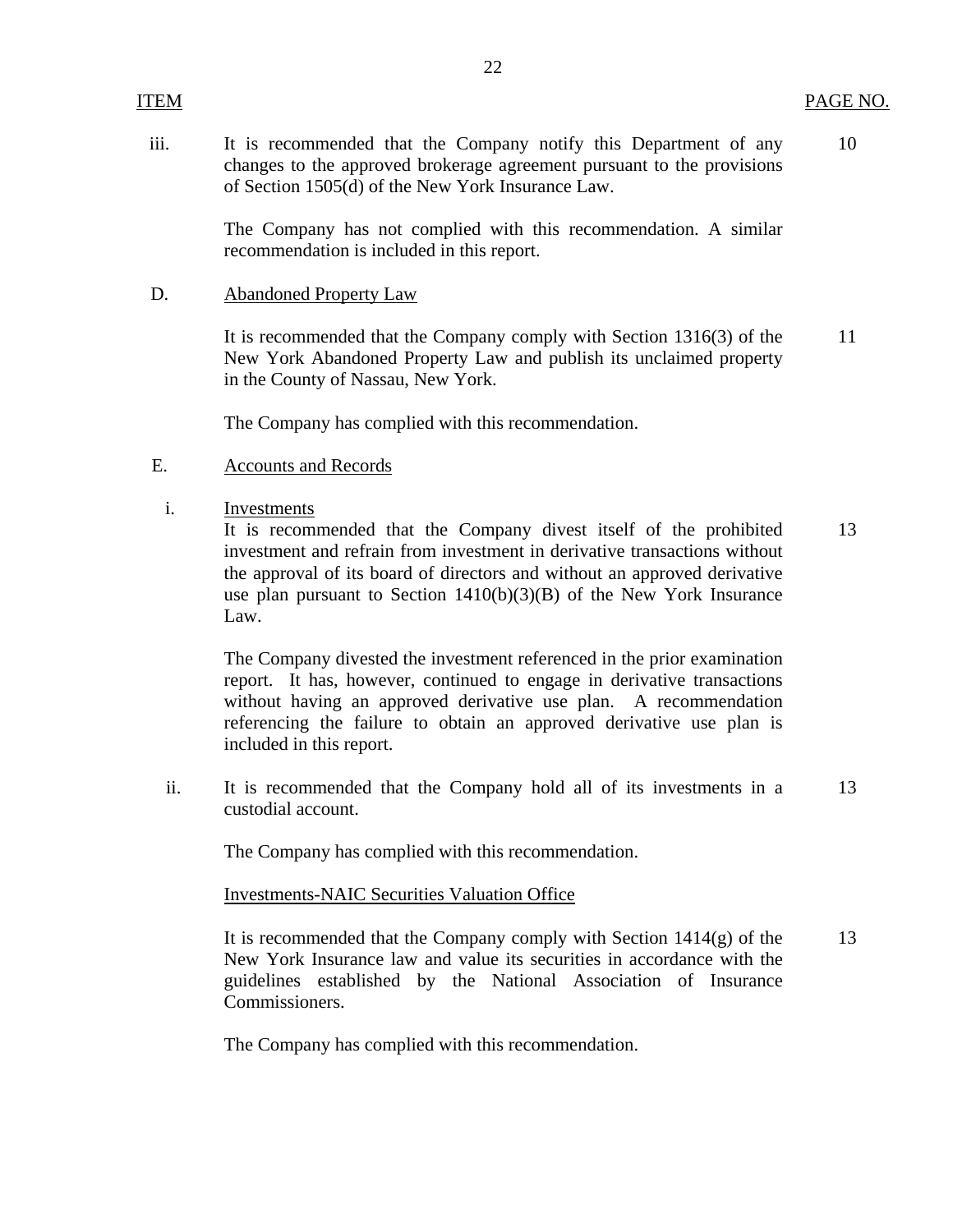#### Annual Statement Reporting

| It is recommended that the Company accurate complete Note 8 of the  | 13 |
|---------------------------------------------------------------------|----|
| Notes to Financial Statement in its future filed annual statements. |    |

The Company has complied with this recommendation.

ii. It is recommended that the Company accurately complete Note 10 of the 14 Notes to Financial Statement in future filed annual statements.

The Company has complied with this recommendation.

#### Authorized Signatures

It is recommended that the Company amend its threshold for requiring 14 two signatures on checks written to vendors from \$25,000 to no more than \$10,000.

The Company has complied with this recommendation.

#### Department Regulation 30-Classification of Expenses

It is recommended that the Company comply with Department Regulation 14 30, Part 105 and classify only postage, telephone and telegraph expenses as it related to this category.

The Company has complied with this recommendation.

#### Uncollected Premiums and Agents' Balances in the Course of Collection

It is recommended that the Company comply with Section  $1301(a)(6)$  of 15 the New York Insurance Law and SSAP No. 6 to determine its nonadmitted asset for uncollected premiums and agents' balances in the course of collection.

The Company has complied with this recommendation.

#### Electronic Data Processing

It is recommended that the Company non-admit all non-operating system 15 software pursuant to the provisions of Section  $1301(a)(13)(A)$  of the New York Insurance Law and Part 83.4 (c)(3)(i) of Department Regulation 172.

The Company has not complied with this recommendation. A similar recommendation is included in this report.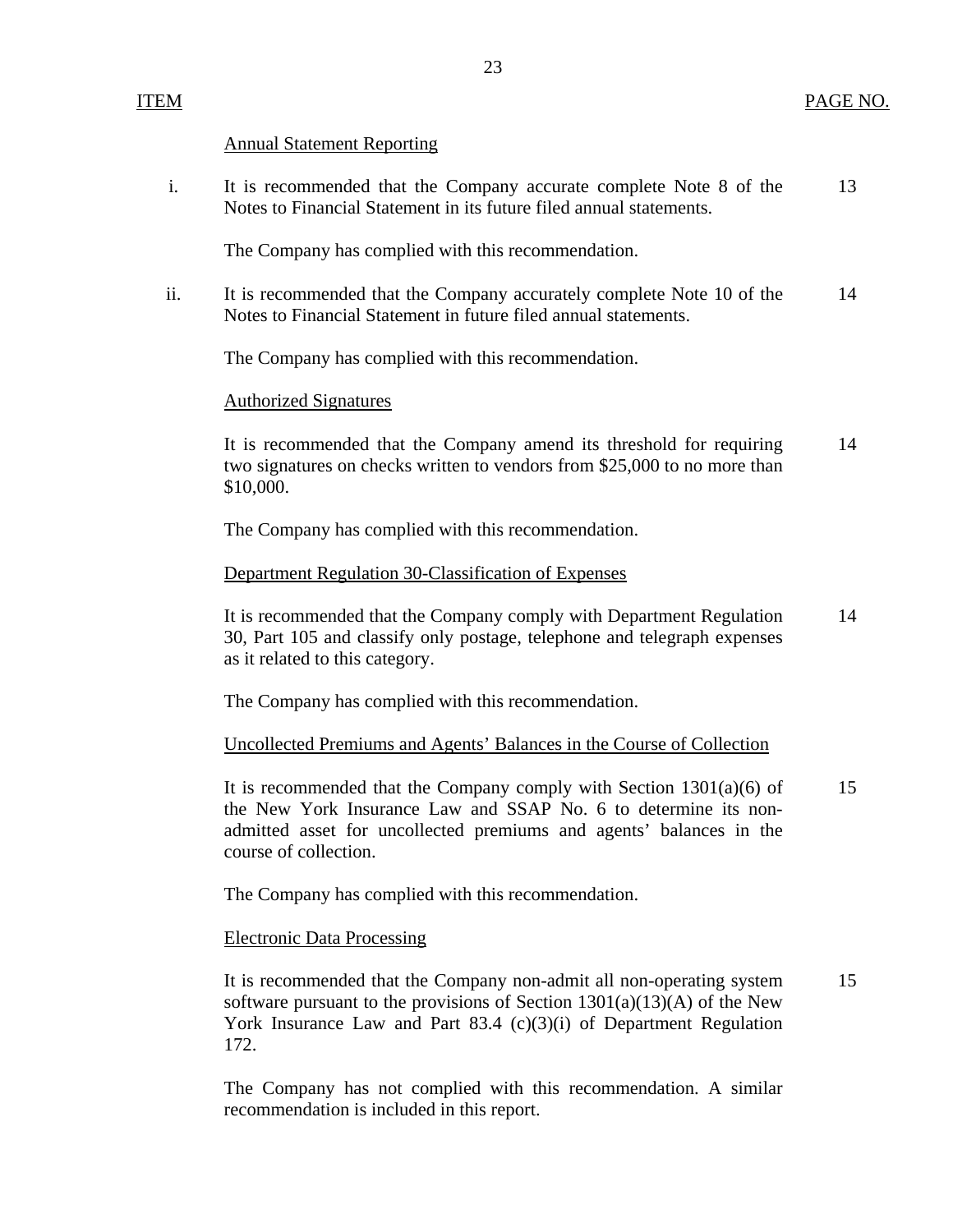### <span id="page-25-0"></span>F. Custodian Agreement

i. It is recommended that the Company enter into a custodial agreement with 16 the Bank of New York which complies with the provisions prescribed in the National Association of Insurance Commissioners Financial Condition Examiners Handbook.

As of December 31, 2009, the Company did not hold securities with the Bank of New York.

ii. It is recommended that the Company amend its custodial agreement to 17 include provisions pursuant to the National Association of Insurance Commissioners Financial Condition Examiners Handbook guidelines in order to ensure the necessary safeguard of its assets.

As of December 31, 2009, the Company did not have a custodial agreement with the Bank of New York. The Company now has a custodial agreement with Citibank, but the agreement does not comply with the guidelines required by the NAIC handbook. A similar recommendation is included in this report.

#### **14. SUMMARY OF COMMENTS AND RECOMMENDATIONS**

#### ITEM PAGE NO.

#### A. Reinsurance

i. It is recommended that the Company complete Schedule F-part 8 in 6 accordance with the annual statement instructions.

#### B. Holding Company System

- i. It is recommended that the Company adhere to the terms of the non- 7 disapproved agency agreement with Profile, or amend the agreement to reflect the commission rates it is actually paying and submit the amended agreement to the Department for non-disapproval pursuant to the provisions of Section 1505(d)(3) of the New York Insurance Law.
- ii. It is recommended that the Company submit any changes to the 8 brokerage agreement with Wallace to the Department for nondisapproval pursuant to the provisions of Section  $1505(d)(3)$  of the New York Insurance Law.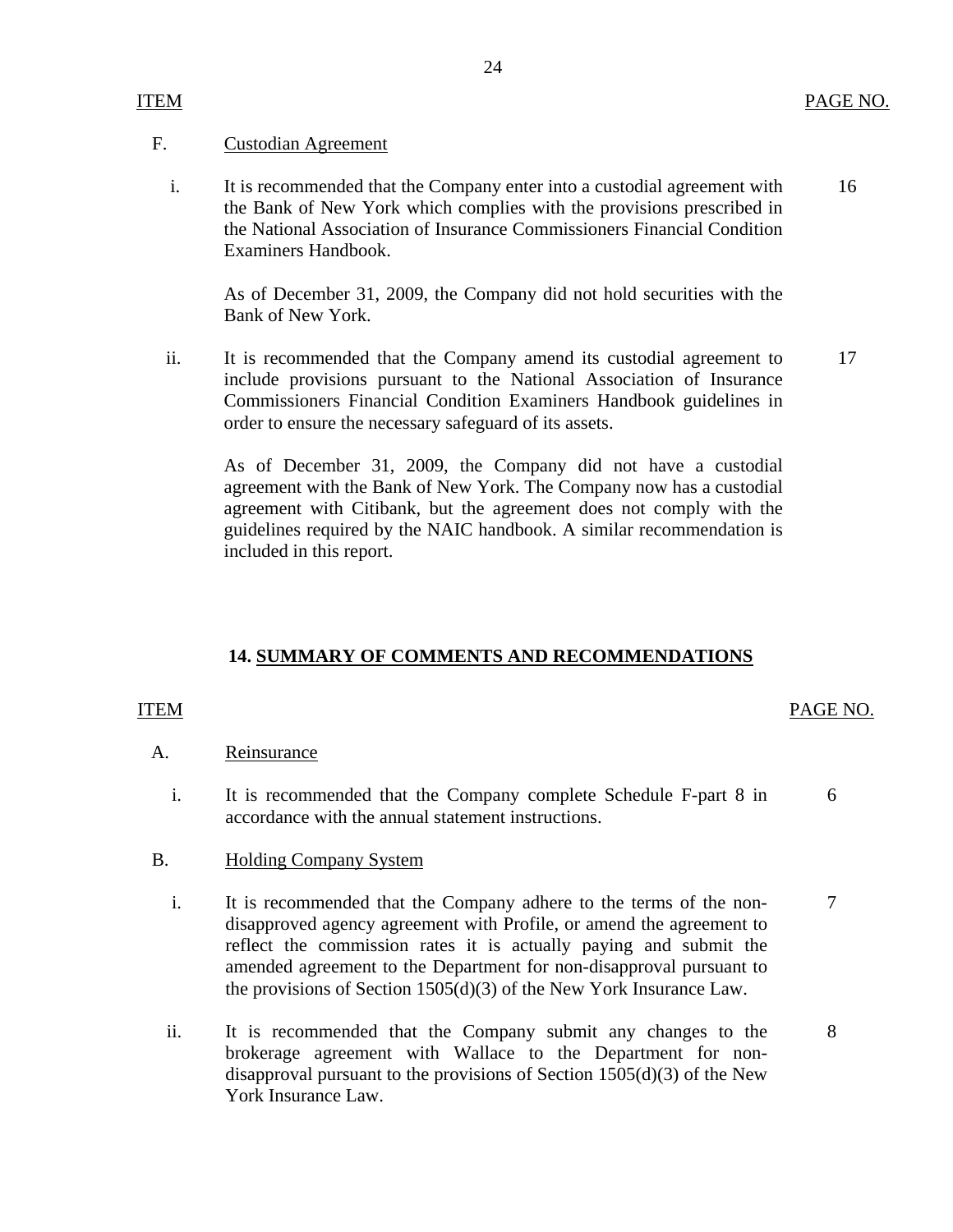### ITEM PAGE NO.

iii. It is recommended that the Company submit any agreements between 9 itself and any affiliates to the Department for non-disapproval at least thirty days prior to implementation, pursuant to the provisions of Section 1505(d)(3) of the New York Insurance Law.

### C. Significant Operating Ratios

i. It is recommended that the Company monitor its net premiums written 9 to surplus ratio and endeavor to keep the net premium writings to within three times surplus.

#### D. Accounts and Records

- i. It is recommended that the Company amend its custodian agreement to 11 incorporate all of the protective covenants included in the NAIC Financial Condition Examiners Handbook.
- ii. It is recommended that the Company complete Schedule Y-part 2 in 11 accordance with the annual statement instructions.
- iii. It is recommended that the Company properly classify all assets in 11 accordance with the annual statement instructions.
- iv. It is recommended that the Company write off any premium receivable 12 balances that are deemed to be uncollectible through the income statement rather than non-admit them in future annual statements.
- v. It is recommended that the Company develop a formal disaster 12 recovery/business contingency plan and formal information technology policies.
- vi. It is recommended that the Company cease engaging in derivative 12 transactions until the Company has an approved derivative use plan in place.

#### E. Preferred Stock Valuation

- i. It is recommended that the Company value its preferred stocks in 16 accordance with Section 1414(b)(1) of the New York Insurance Law.
- F. Federal Income Tax Recoverable
	- i. It is recommended that the Company only include as admitted assets 17 such assets as are defined in Section 1301 of the New York Insurance Law.
- G. Electronic Data Processing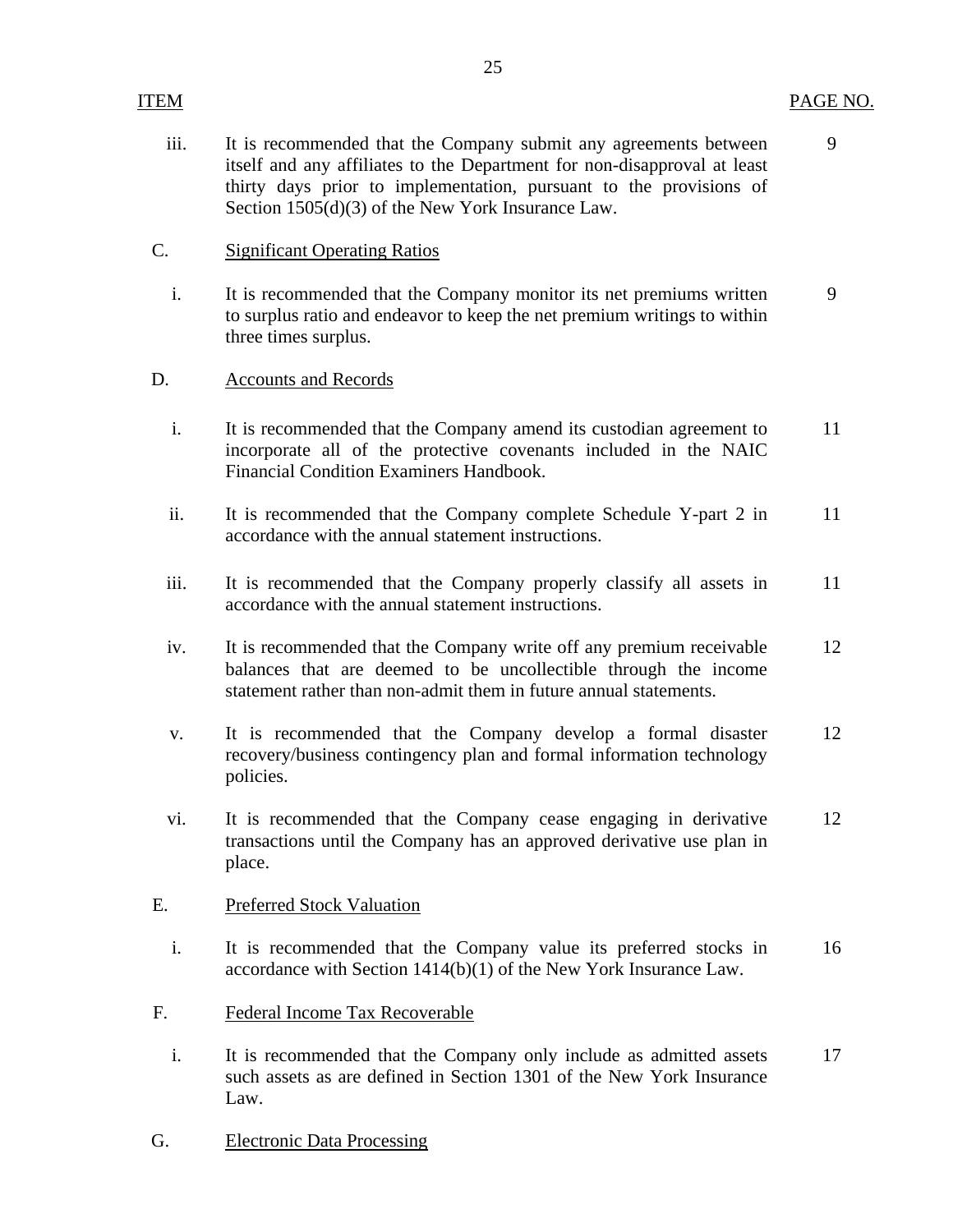i. It is recommended that the Company only admit electronic data processing assets in accordance with Section  $1301(a)(13)(A)$  of the New York Insurance Law. 18

### H. Pooling Income Receivable

- i. It is recommended that, in the future, the Company only admit territorial credit receivables where the pricing and number of credits it can sell is clearly defined in a contract. 19
- I. Other Expenses

It is recommended that the Company include a liability for estimated accrued expenses in future financial statements pursuant to the provisions of Section 1306 of the New York Insurance Law. 20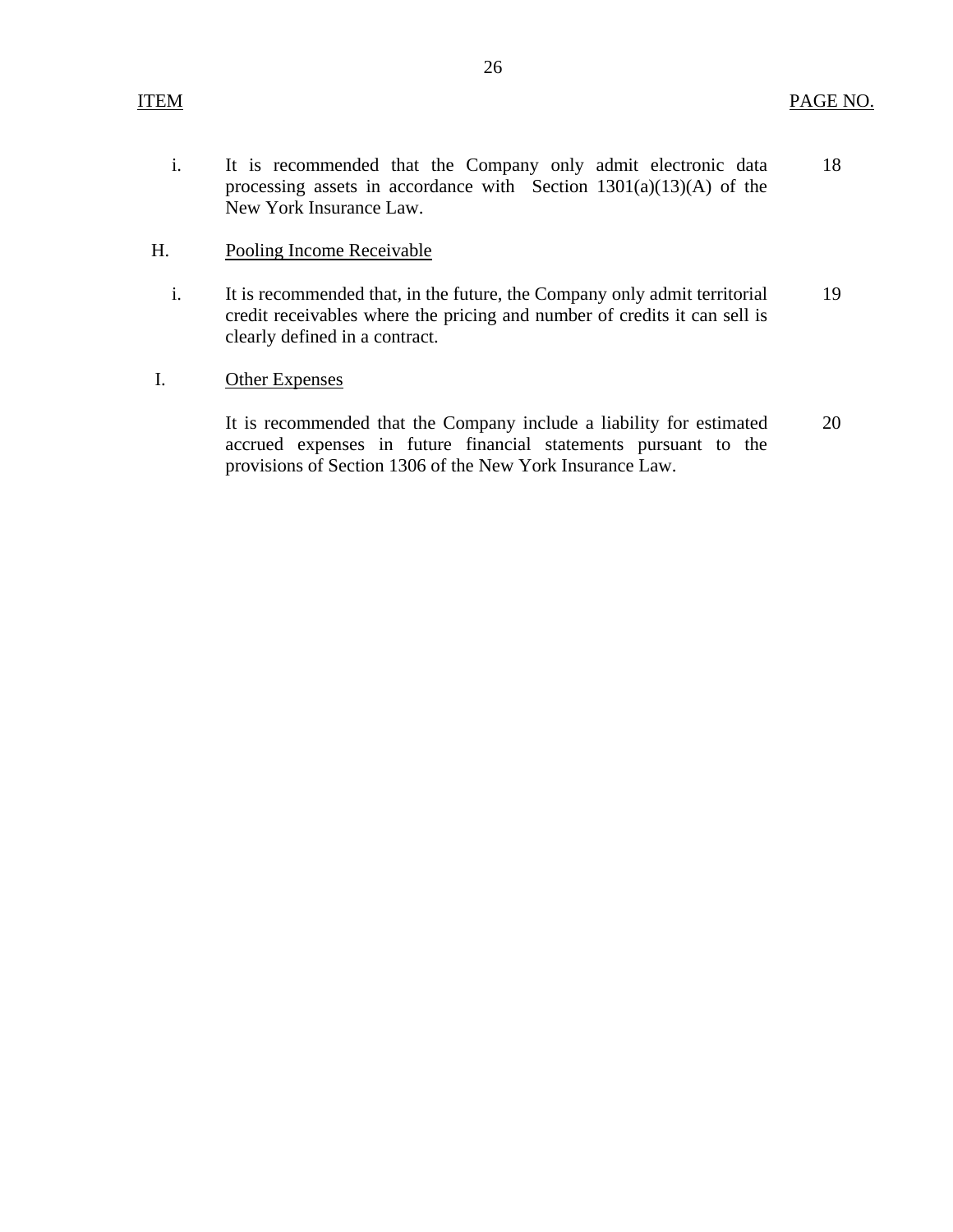Respectfully submitted,

 $\sqrt{s/}$ 

 Wei Cao Senior Insurance Examiner

## STATE OF NEW YORK ) )ss: COUNTY OF NEW YORK )

WEI CAO, being duly sworn, deposes and says that the foregoing report, subscribed by her, is true to the best of her knowledge and belief.

 $\frac{1}{\sqrt{S}}$ 

Wei Cao

Subscribed and sworn to before me

this  $\_\_\_\_\_$  day of  $\_\_\_\_\_\_$ , 2011.